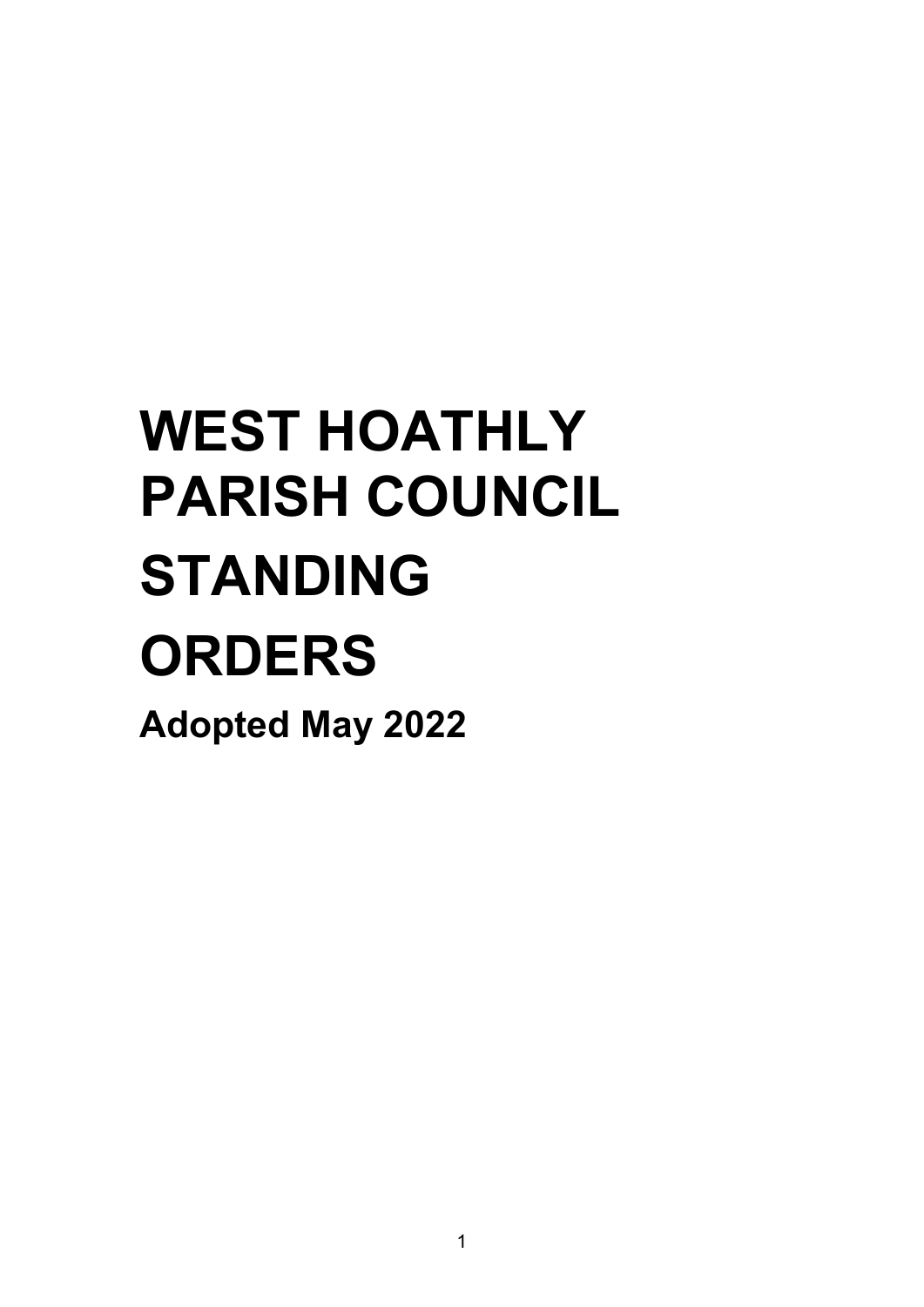| 1. |                                                           |  |
|----|-----------------------------------------------------------|--|
| 2. |                                                           |  |
| 3. |                                                           |  |
| 4. |                                                           |  |
| 5. |                                                           |  |
| 6. | <b>EXTRAORDINARY MEETINGS OF THE COUNCIL,</b>             |  |
| 7. |                                                           |  |
| 8. |                                                           |  |
| 9. | MOTIONS FOR A MEETING THAT REQUIRE WRITTEN NOTICE         |  |
|    | 10. MOTIONS AT A MEETING THAT DO NOT REQUIRE WRITTEN      |  |
|    |                                                           |  |
|    |                                                           |  |
|    |                                                           |  |
|    |                                                           |  |
|    |                                                           |  |
|    |                                                           |  |
|    |                                                           |  |
|    |                                                           |  |
|    |                                                           |  |
|    |                                                           |  |
|    | 21. RESPONSIBILITIES UNDER DATA PROTECTION LEGISLATION 23 |  |
|    |                                                           |  |
|    |                                                           |  |
|    | 24. COMMUNICATING WITH DISTRICT AND COUNTY OR UNITARY     |  |
|    |                                                           |  |
|    |                                                           |  |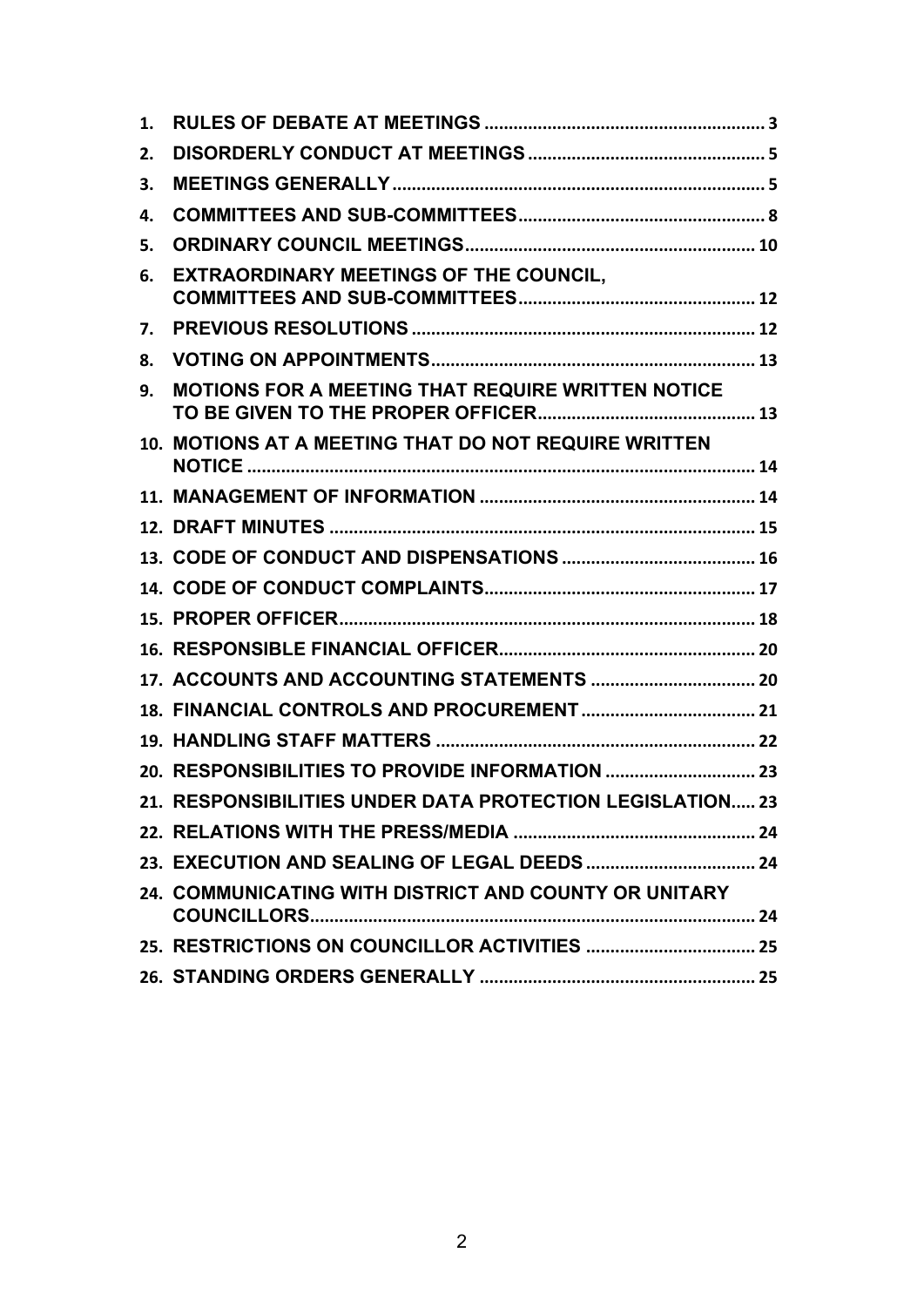# <span id="page-2-0"></span>1. **RULES OF DEBATE AT MEETINGS**

- a Motions on the agenda shall be considered in the order that they appear unless the order is changed at the discretion of the chairman of the meeting.
- b A motion (including an amendment) shall not be progressed unless it has been moved and seconded.
- c A motion on the agenda that is not moved by its proposer may be treated by the chairman of the meeting as withdrawn.
- d If a motion (including an amendment) has been seconded, it may be withdrawn by the proposer only with the consent of the seconder and the meeting.
- e An amendment is a proposal to remove or add words to a motion. It shall not negate the motion.
- f If an amendment to the original motion is carried, the original motion (as amended) becomes the substantive motion upon which further amendment(s) may be moved.
- g An amendment shall not be considered unless early verbal notice of it is given at the meeting and, if requested by the chairman of the meeting, is expressed in writing to the chairman.
- h A councillor may move an amendment to his own motion if agreed by the meeting. If a motion has already been seconded, the amendment shall be with the consent of the seconder and the meeting.
- i If there is more than one amendment to an original or substantive motion, the amendments shall be moved in the order directed by the chairman of the meeting.
- j Subject to standing order 1(k), only one amendment shall be moved and debated at a time, the order of which shall be directed by the chairman of the meeting.
- k One or more amendments may be discussed together if the chairman of the meeting considers this expedient but each amendment shall be voted upon separately.
- l A councillor may not move more than one amendment to an original or substantive motion.
- m The mover of an amendment has no right of reply at the end of debate on it.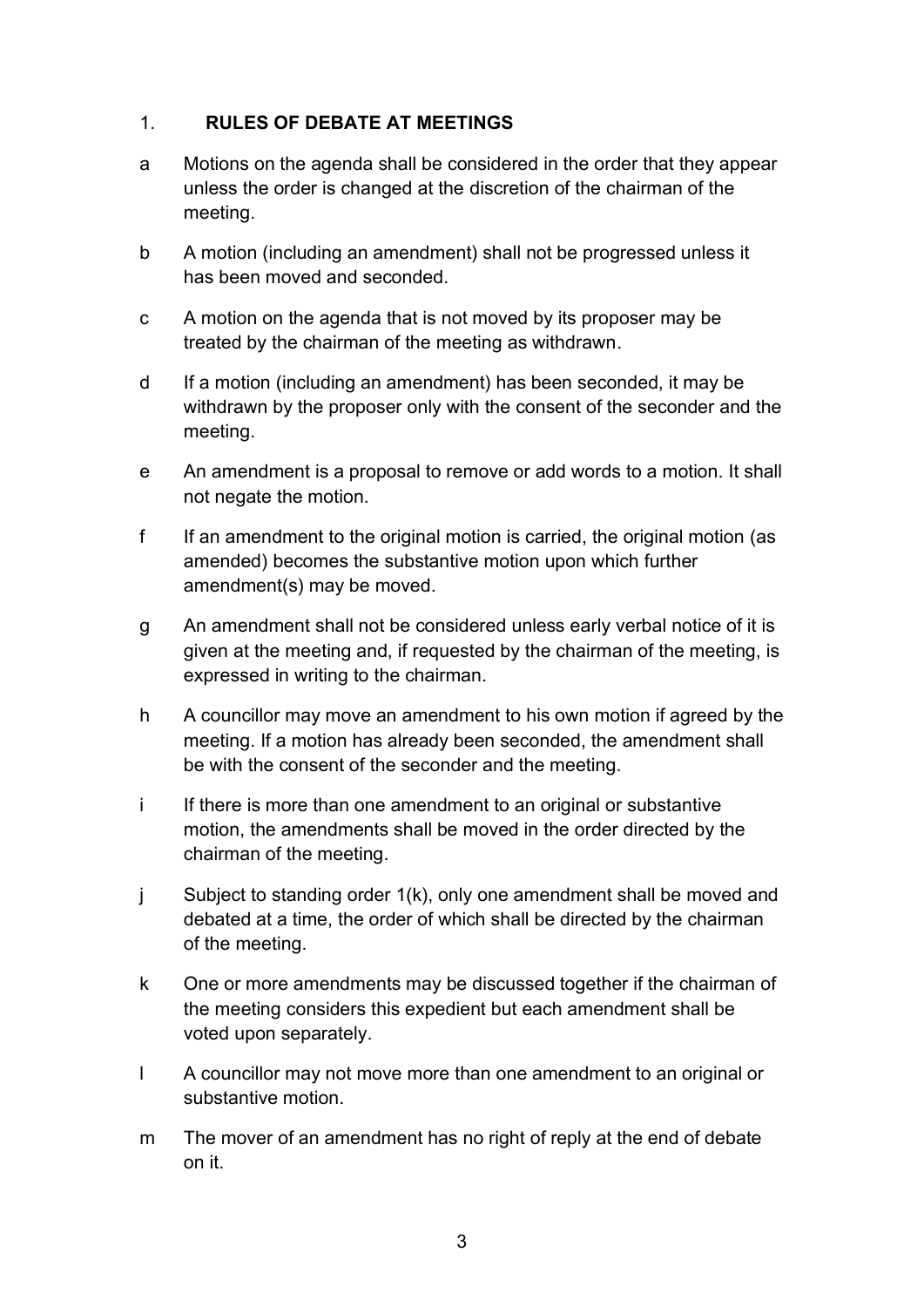- n Where a series of amendments to an original motion are carried, the mover of the original motion shall have a right of reply either at the end of debate on the first amendment or at the very end of debate on the final substantive motion immediately before it is put to the vote.
- o Unless permitted by the chairman of the meeting, a councillor may speak once in the debate on a motion except:
	- i. to speak on an amendment moved by another councillor;
	- ii. to move or speak on another amendment if the motion has been amended since he last spoke;
	- iii. to make a point of order;
	- iv. to give a personal explanation; or
	- v. to exercise a right of reply.
- p During the debate on a motion, a councillor may interrupt only on a point of order or a personal explanation and the councillor who was interrupted shall stop speaking. A councillor raising a point of order shall identify the standing order which he considers has been breached or specify the other irregularity in the proceedings of the meeting he is concerned by.
- q A point of order shall be decided by the chairman of the meeting and his decision shall be final.
- r When a motion is under debate, no other motion shall be moved except:
	- i. to amend the motion;
	- ii. to proceed to the next business;
	- iii. to adjourn the debate;
	- iv. to put the motion to a vote;
	- v. to ask a person to be no longer heard or to leave the meeting;
	- vi. to refer a motion to a committee or sub-committee for consideration;
	- vii. to exclude the public and press;
	- viii. to adjourn the meeting; or
	- ix. to suspend particular standing order(s) excepting those which reflect mandatory statutory or legal requirements.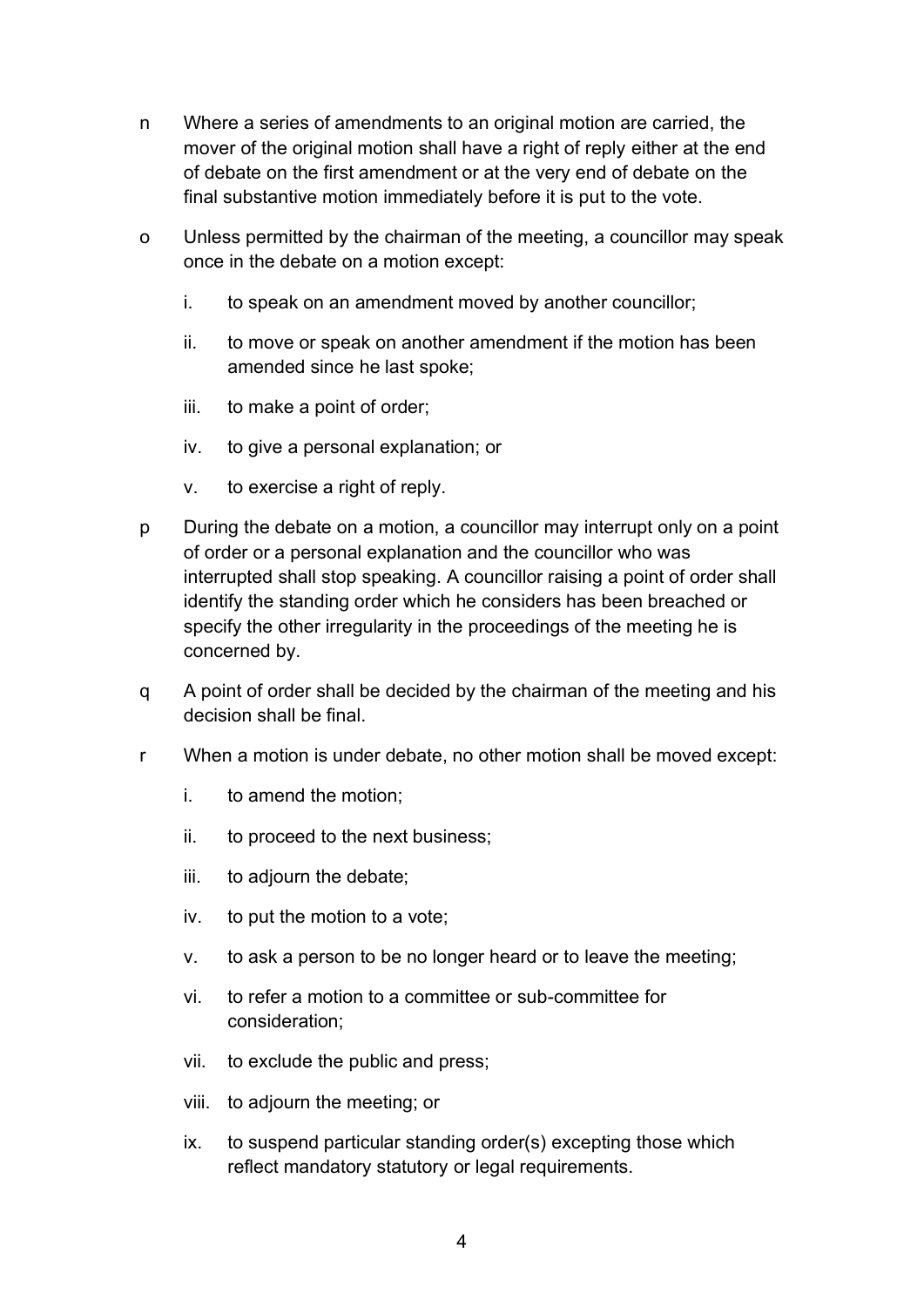- s Before an original or substantive motion is put to the vote, the chairman of the meeting shall be satisfied that the motion has been sufficiently debated and that the mover of the motion under debate has exercised or waived his right of reply.
- t Excluding motions moved under standing order 1(r), the contributions or speeches by a councillor shall relate only to the motion under discussion and shall not exceed **5** minutes without the consent of the chairman of the meeting.

# <span id="page-4-0"></span>2. **DISORDERLY CONDUCT AT MEETINGS**

- a No person shall obstruct the transaction of business at a meeting or behave offensively or improperly. If this standing order is ignored, the chairman of the meeting shall request such person(s) to moderate or improve their conduct.
- b If person(s) disregard the request of the chairman of the meeting to moderate or improve their conduct, any councillor or the chairman of the meeting may move that the person be no longer heard or be excluded from the meeting. The motion, if seconded, shall be put to the vote without discussion
- c If a resolution made under standing order 2(b) is ignored, the chairman of the meeting may take further reasonable steps to restore order or to progress the meeting. This may include temporarily suspending or closing the meeting.

#### <span id="page-4-1"></span>3. **MEETINGS GENERALLY**

Full Council meetings Committee meetings Sub-committee meetings **•** 

- a **Meetings shall not take place in premises which at the time of the meeting are used for the supply of alcohol, unless no other premises are available free of charge or at a reasonable cost.**
- b **The minimum three clear days for notice of a meeting does not include the day on which notice was issued, the day of the meeting, a Sunday, a day of the Christmas break, a day of the Easter break or of a bank holiday or a day appointed for public thanksgiving or mourning.**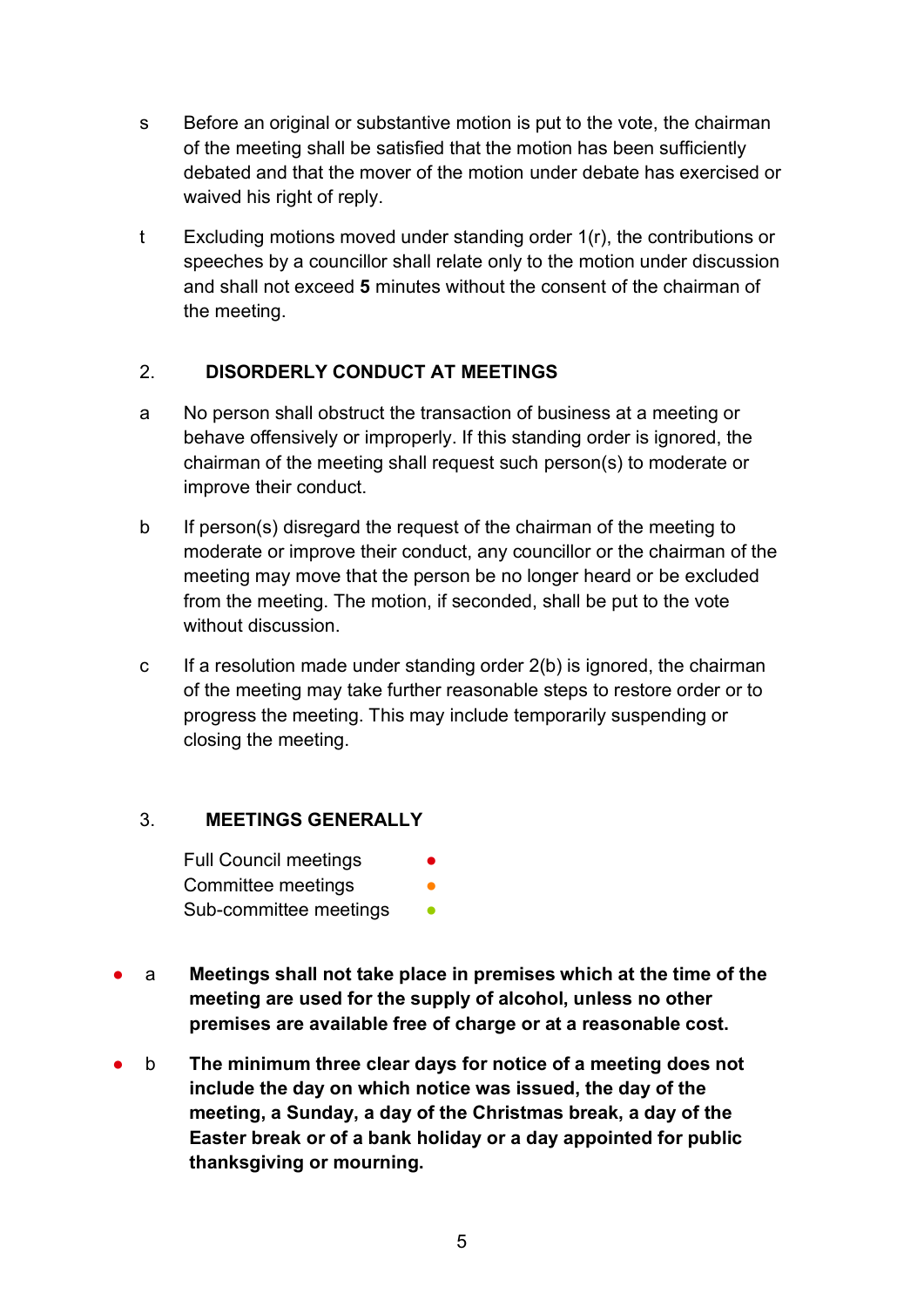- c **The minimum three clear days' public notice for a meeting does not include the day on which the notice was issued or the day of the meeting unless the meeting is convened at shorter notice.**
- ● d **Meetings shall be open to the public unless their presence is prejudicial to the public interest by reason of the confidential nature of the business to be transacted or for other special reasons. The public's exclusion from part or all of a meeting shall be by a resolution which shall give reasons for the public's exclusion.**
	- e Members of the public may make representations, answer questions and give evidence at a meeting which they are entitled to attend in respect of the business on the agenda.
	- f The period of time designated for public participation at a meeting in accordance with standing order 3(e) shall not exceed **15** minutes unless directed by the chairman of the meeting.
	- g Subject to standing order 3(f), a member of the public shall not speak for more than **5** minutes.
	- h In accordance with standing order  $3(e)$ , a question shall not require a response at the meeting nor start a debate on the question. The chairman of the meeting may direct that a written or oral response be given.
	- i A person shall raise his hand when requesting to speak and stand when speaking (except when a person has a disability or is likely to suffer discomfort). The chairman of the meeting may at any time permit a person to be seated when speaking.
	- j A person who speaks at a meeting shall direct his comments to the chairman of the meeting.
	- k Only one person is permitted to speak at a time. If more than one person wants to speak, the chairman of the meeting shall direct the order of speaking.
- 。<br>● l **Subject to standing order 3(m), a person who attends a meeting is permitted to report on the meeting whilst the meeting is open to the public. To "report" means to film, photograph, make an audio recording of meeting proceedings, use any other means for enabling persons not present to see or hear the meeting as it takes place or later or to report or to provide oral or written commentary about the meeting so that the report or commentary**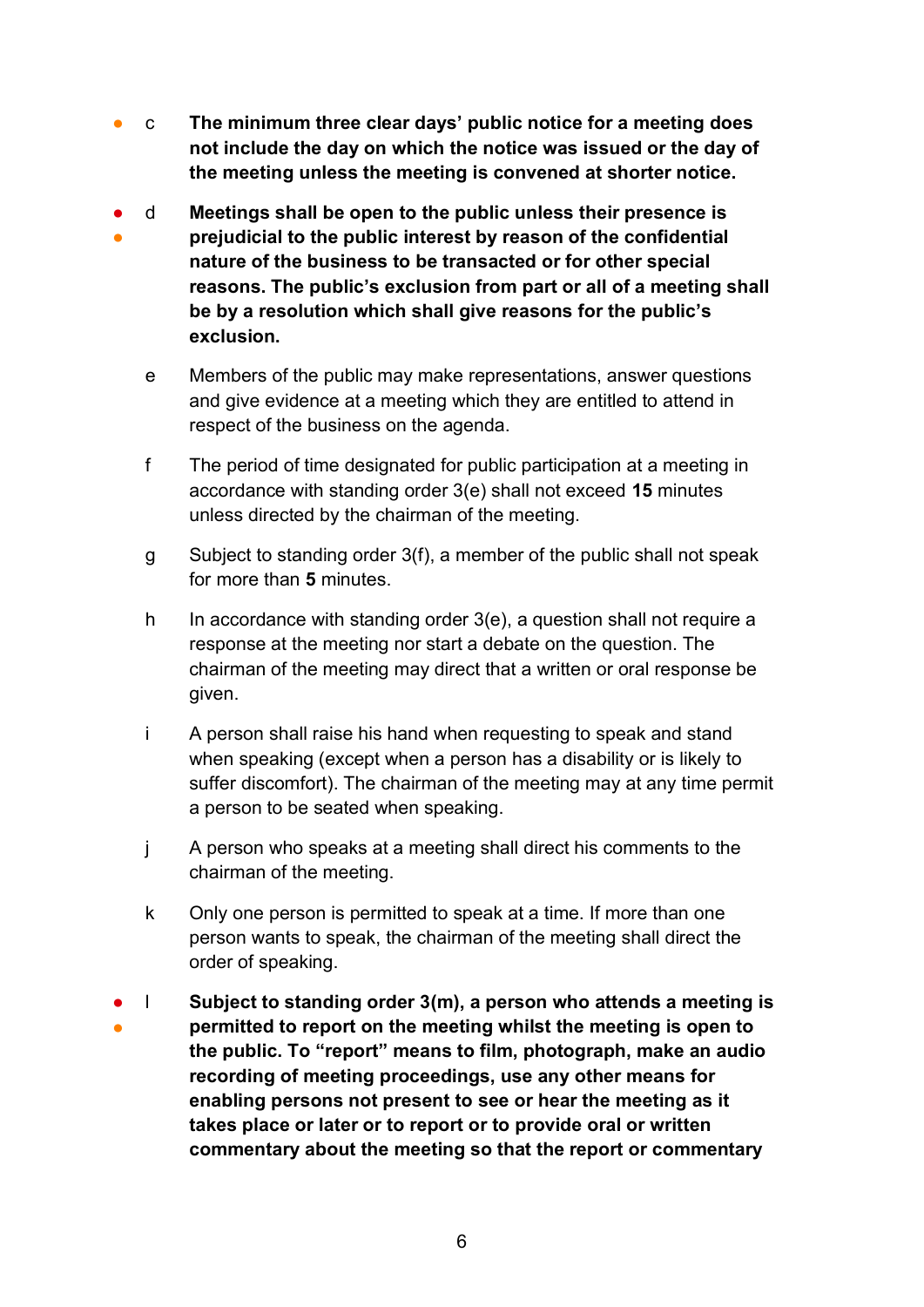**is available as the meeting takes place or later to persons not present.**

- ● m **A person present at a meeting may not provide an oral report or oral commentary about a meeting as it takes place without permission.**
- ● n **The press shall be provided with reasonable facilities for the taking of their report of all or part of a meeting at which they are entitled to be present.**
- o **Subject to standing orders which indicate otherwise, anything authorised or required to be done by, to or before the Chairman of the Council may in his absence be done by, to or before the Vice-Chairman of the Council (if there is one).**
- p **The Chairman of the Council, if present, shall preside at a meeting. If the Chairman is absent from a meeting, the Vice-Chairman of the Council (if there is one) if present, shall preside. If both the Chairman and the Vice-Chairman are absent from a meeting, a councillor as chosen by the councillors present at the meeting shall preside at the meeting.**
- q **Subject to a meeting being quorate, all questions at a meeting**
- **shall be decided by a majority of the councillors and non-**
- **councillors with voting rights present and voting.**
- r **The chairman of a meeting may give an original vote on any**
- **matter put to the vote, and in the case of an equality of votes may**
- **exercise his casting vote whether or not he gave an original vote.**

*See standing orders 5(h) and (i) for the different rules that apply in the election of the Chairman of the Council at the annual meeting of the Council.*

- s Unless standing orders provide otherwise, voting on a question **shall be by a show of hands. At the request of a councillor, the voting on any question shall be recorded so as to show whether each councillor present and voting gave his vote for or against that question.** Such a request shall be made before moving on to the next item of business on the agenda.
	- t The minutes of a meeting shall include an accurate record of the following:
		- i. the time and place of the meeting;
		- ii. the names of councillors who are present and the names of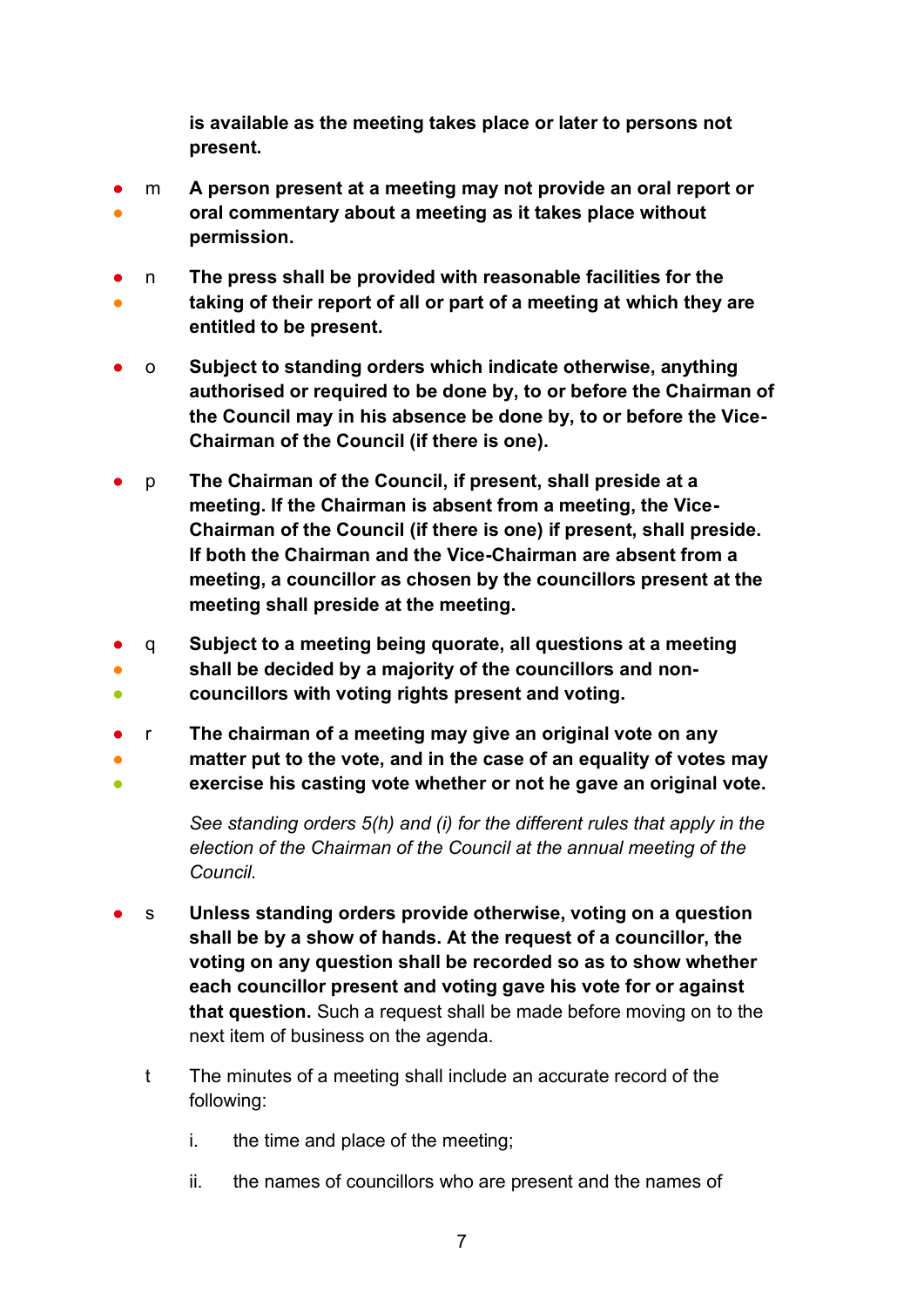councillors who are absent;

- iii. interests that have been declared by councillors and noncouncillors with voting rights;
- iv. the grant of dispensations (if any) to councillors and noncouncillors with voting rights;
- v. whether a councillor or non-councillor with voting rights left the meeting when matters that they held interests in were being considered;
- vi. if there was a public participation session; and
- vii. the resolutions made.
- u **A councillor or a non-councillor with voting rights who has a**
- **disclosable pecuniary interest or another interest as set out in the**
- **Council's code of conduct in a matter being considered at a meeting is subject to statutory limitations or restrictions under the code on his right to participate and vote on that matter.**
- v No business may be transacted at a meeting unless at least one**third of the whole number of members of the Council are present and in no case shall the quorum of a meeting be less than three.**

*See standing order 4d(viii) for the quorum of a committee or subcommittee meeting.* 

- w **If a meeting is or becomes inquorate no business shall be**
- ● **transacted** and the meeting shall be closed. The business on the agenda for the meeting shall be adjourned to another meeting.

# <span id="page-7-0"></span>4. **COMMITTEES AND SUB-COMMITTEES**

- a **Unless the Council determines otherwise, a committee may appoint a sub-committee whose terms of reference and members shall be determined by the committee.**
- b **The members of a committee may include non-councillors unless it is a committee which regulates and controls the finances of the Council.**
- c **Unless the Council determines otherwise, all the members of an advisory committee and a sub-committee of the advisory committee may be non-councillors.**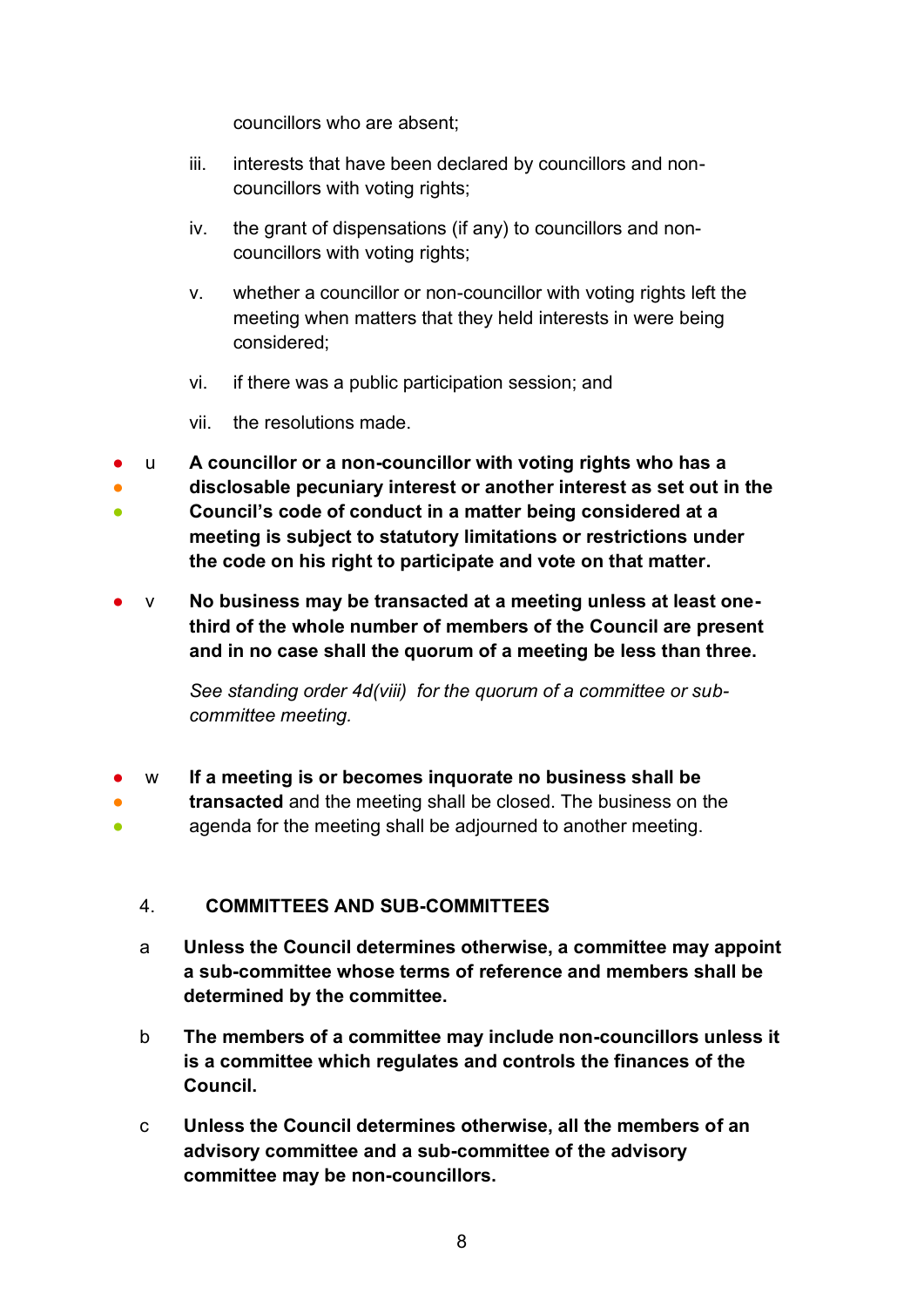- d The Council may appoint standing committees or other committees as may be necessary, and:
	- i. shall determine their terms of reference;
	- ii. shall determine the number and time of the ordinary meetings of a standing committee up until the date of the next annual meeting of the Council;
	- iii. shall permit a committee, other than in respect of the ordinary meetings of a committee, to determine the number and time of its meetings;
	- iv. shall, subject to standing orders 4(b) and (c), appoint and determine the terms of office of members of such a committee;
	- v. may, subject to standing orders 4(b) and (c), appoint and determine the terms of office of the substitute members to a committee whose role is to replace the ordinary members at a meeting of a committee if the ordinary members of the committee confirm to the Proper Officer **3** days before the meeting that they are unable to attend; if, due to unforeseen circumstances there is less than 3 days' notice every effort will be made to contact the substitute;
	- vi. shall, after it has appointed the members of a standing committee, appoint the chairman of the standing committee;
	- vii. shall permit a committee other than a standing committee, to appoint its own chairman at the first meeting of the committee;
	- viii. shall determine the place, notice requirements and quorum for a meeting of a committee and a sub-committee which, in both cases, shall be no less than three;
	- ix. shall determine if the public may participate at a meeting of a committee;
	- x. shall determine if the public and press are permitted to attend the meetings of a sub-committee and also the advance public notice requirements, if any, required for the meetings of a sub-committee;
	- xi. shall determine if the public may participate at a meeting of a subcommittee that they are permitted to attend; and
	- xii. may dissolve a committee or a sub-committee.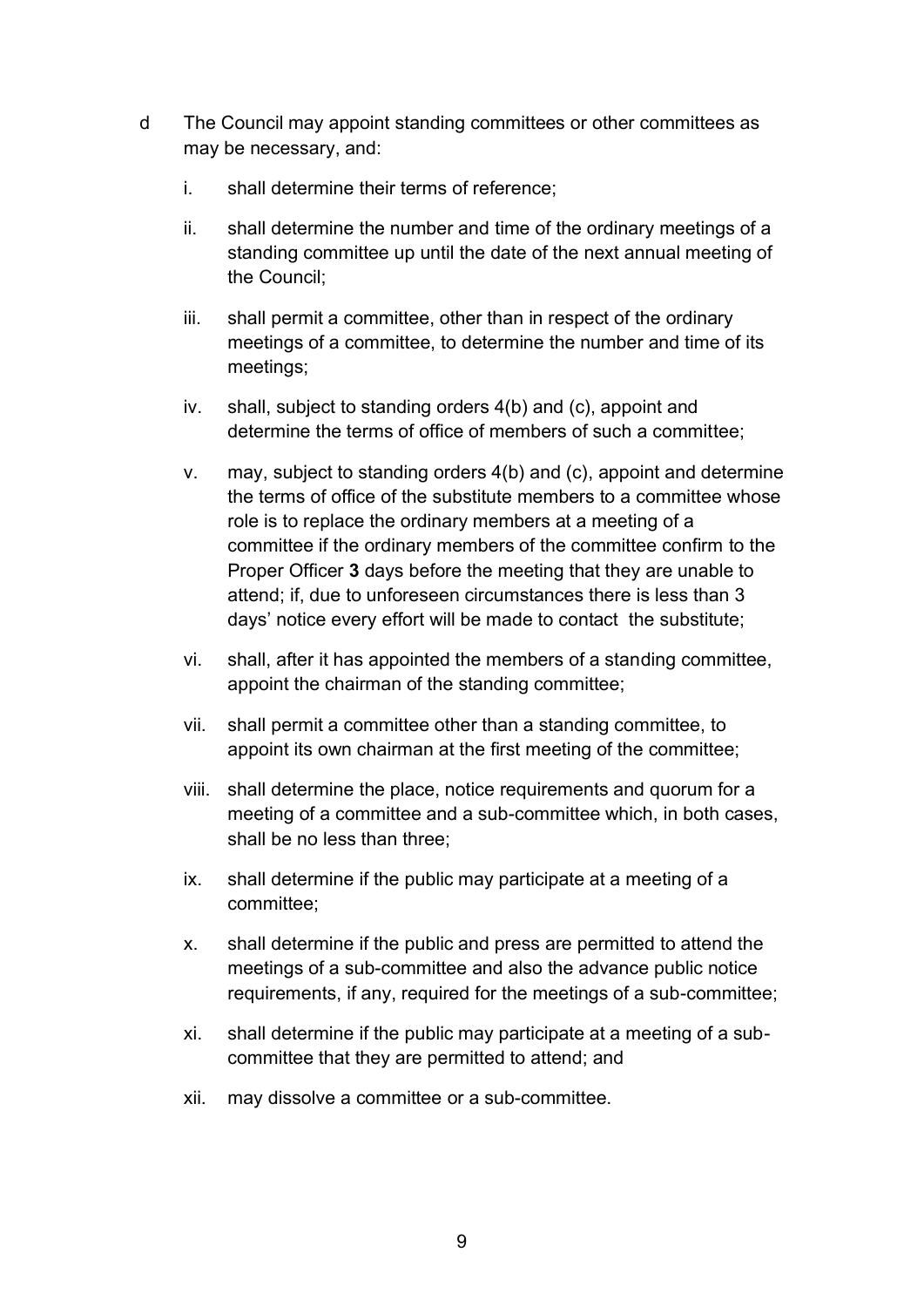#### <span id="page-9-0"></span>5. **ORDINARY COUNCIL MEETINGS**

- a **In an election year, the annual meeting of the Council shall be held on or within 14 days following the day on which the councillors elected take office.**
- b **In a year which is not an election year, the annual meeting of the Council shall be held on such day in May as the Council decides.**
- c **If no other time is fixed, the annual meeting of the Council shall take place at 6pm.**
- d **In addition to the annual meeting of the Council, at least three other ordinary meetings shall be held in each year on such dates and times as the Council decides.**
- e **The first business conducted at the annual meeting of the Council shall be the election of the Chairman and Vice-Chairman (if there is one) of the Council.**
- f **The Chairman of the Council, unless he has resigned or becomes disqualified, shall continue in office and preside at the annual meeting until his successor is elected at the next annual meeting of the Council.**
- g **The Vice-Chairman of the Council, if there is one, unless he resigns or becomes disqualified, shall hold office until immediately after the election of the Chairman of the Council at the next annual meeting of the Council.**
- h **In an election year, if the current Chairman of the Council has not been re-elected as a member of the Council, he shall preside at the annual meeting until a successor Chairman of the Council has been elected. The current Chairman of the Council shall not have an original vote in respect of the election of the new Chairman of the Council but shall give a casting vote in the case of an equality of votes.**
- i **In an election year, if the current Chairman of the Council has been re-elected as a member of the Council, he shall preside at the annual meeting until a new Chairman of the Council has been elected. He may exercise an original vote in respect of the election of the new Chairman of the Council and shall give a casting vote in the case of an equality of votes.**
- j Following the election of the Chairman of the Council and Vice-Chairman (if there is one) of the Council at the annual meeting, the business shall include: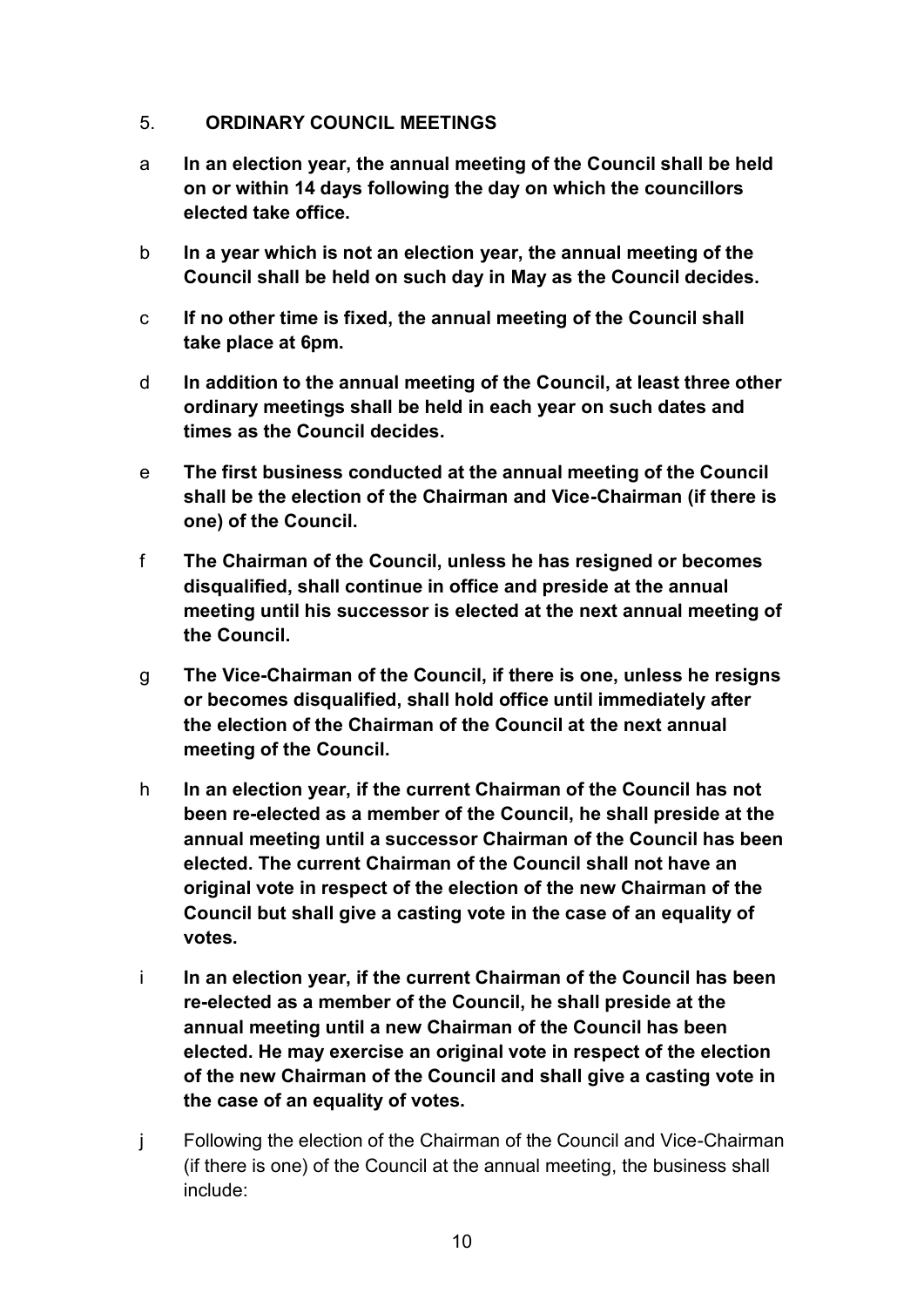- i. **In an election year, delivery by the Chairman of the Council and councillors of their acceptance of office forms unless the Council resolves for this to be done at a later date. In a year which is not an election year, delivery by the Chairman of the Council of his acceptance of office form unless the Council resolves for this to be done at a later date;**
- ii. Confirmation of the accuracy of the minutes of the last meeting of the Council;
- iii. Receipt of the minutes of the last meeting of a committee;
- iv. Consideration of the recommendations made by a committee;
- v. Review of delegation arrangements to committees, subcommittees, staff and other local authorities;
- vi. Review of the terms of reference for committees;
- vii. Appointment of members to existing committees;
- viii. Appointment of any new committees in accordance with standing order 4;
- ix. Review and adoption of appropriate standing orders and financial regulations;
- x. Review of arrangements (including legal agreements) with other local authorities, not-for-profit bodies and businesses.
- xi. Review of representation on or work with external bodies and arrangements for reporting back;
- xii. In an election year, to make arrangements with a view to the Council becoming eligible to exercise the general power of competence in the future;
- xiii. Review of inventory of land and other assets including buildings and office equipment;
- xiv. Confirmation of arrangements for insurance cover in respect of all insurable risks;
- xv. Review of the Council's and/or staff subscriptions to other bodies;
- xvi. Review of the Council's complaints procedure;
- xvii. Review of the Council's policies, procedures and practices in respect of its obligations under freedom of information and data protection legislation (*see also standing orders 11, 20 and 21*);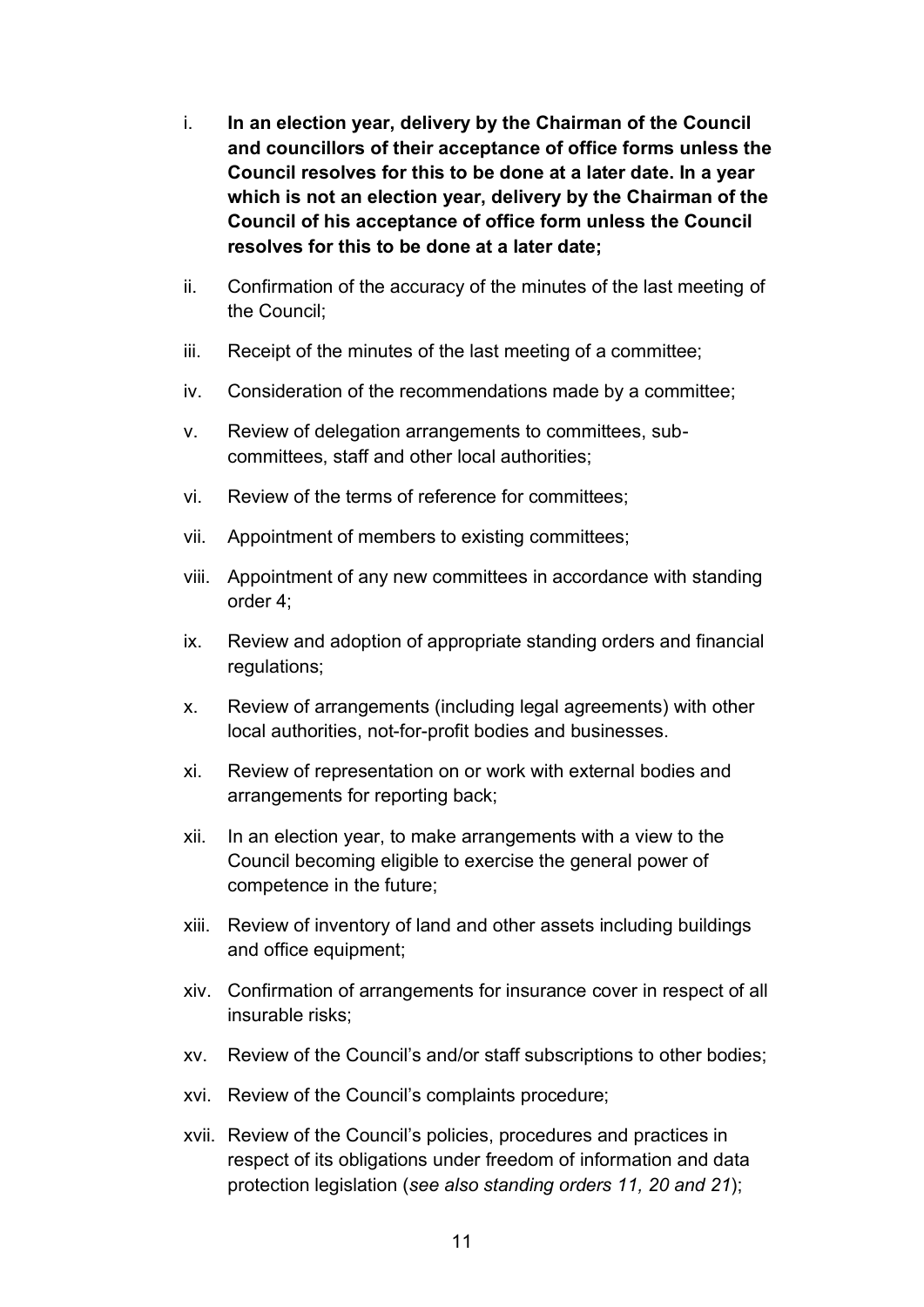- xviii. Review of the Council's policy for dealing with the press/media;
- xix. Review of the Council's employment policies and procedures;
- xx. Review of the Council's expenditure incurred under s.137 of the Local Government Act 1972 or the general power of competence.
- xxi. Determining the time and place of ordinary meetings of the Council up to and including the next annual meeting of the Council.

# <span id="page-11-0"></span>6. **EXTRAORDINARY MEETINGS OF THE COUNCIL, COMMITTEES AND SUB-COMMITTEES**

- a **The Chairman of the Council may convene an extraordinary meeting of the Council at any time.**
- b **If the Chairman of the Council does not call an extraordinary meeting of the Council within seven days of having been requested in writing to do so by two councillors, any two councillors may convene an extraordinary meeting of the Council. The public notice giving the time, place and agenda for such a meeting shall be signed by the two councillors.**
- c The chairman of a committee [or a sub-committee] may convene an extraordinary meeting of the committee [or the sub-committee] at any time.
- d If the chairman of a committee [or a sub-committee] does not call an extraordinary meeting within **7** days of having been requested to do so by **2** members of the committee [or the sub-committee], any **2** members of the committee [or the sub-committee] may convene an extraordinary meeting of the committee [or a sub-committee].

#### <span id="page-11-1"></span>7. **PREVIOUS RESOLUTIONS**

- a A resolution shall not be reversed within six months except either by a special motion, which requires written notice by at least **6** councillors to be given to the Proper Officer in accordance with standing order 9, or by a motion moved in pursuance of the recommendation of a committee or a sub-committee.
- b When a motion moved pursuant to standing order 7(a) has been disposed of, no similar motion may be moved for a further six months.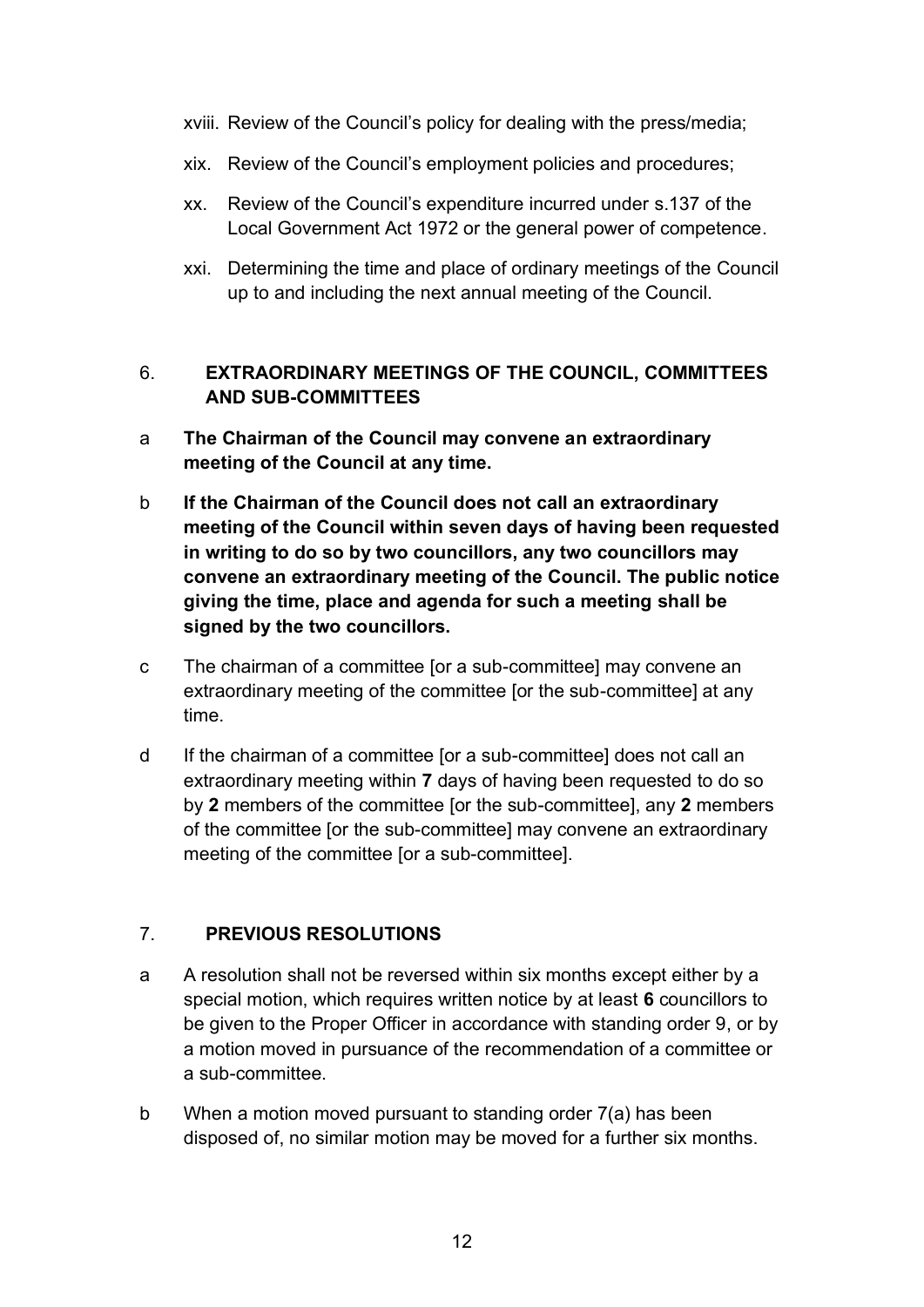#### <span id="page-12-0"></span>8. **VOTING ON APPOINTMENTS**

a Where more than two persons have been nominated for a position to be filled by the Council and none of those persons has received an absolute majority of votes in their favour, the name of the person having the least number of votes shall be struck off the list and a fresh vote taken. This process shall continue until a majority of votes is given in favour of one person. A tie in votes may be settled by the casting vote exercisable by the chairman of the meeting.

# <span id="page-12-1"></span>9. **MOTIONS FOR A MEETING THAT REQUIRE WRITTEN NOTICE TO BE GIVEN TO THE PROPER OFFICER**

- a A motion shall relate to the responsibilities of the meeting for which it is tabled and in any event shall relate to the performance of the Council's statutory functions, powers and obligations or an issue which specifically affects the Council's area or its residents.
- b No motion may be moved at a meeting unless it is on the agenda and the mover has given written notice of its wording to the Proper Officer at least **4** clear days before the meeting. Clear days do not include the day of the notice or the day of the meeting.
- c The Proper Officer may, before including a motion on the agenda received in accordance with standing order 9(b), correct obvious grammatical or typographical errors in the wording of the motion.
- d If the Proper Officer considers the wording of a motion received in accordance with standing order 9(b) is not clear in meaning, the motion shall be rejected until the mover of the motion resubmits it, so that it can be understood, in writing, to the Proper Officer at least **3** clear days before the meeting.
- e If the wording or subject of a proposed motion is considered improper, the Proper Officer shall consult with the chairman of the forthcoming meeting or, as the case may be, the councillors who have convened the meeting, to consider whether the motion shall be included in the agenda or rejected.
- f The decision of the Proper Officer as to whether or not to include the motion on the agenda shall be final.
- g Motions received shall be recorded and numbered in the order that they are received.
- h Motions rejected shall be recorded with an explanation by the Proper Officer of the reason for rejection.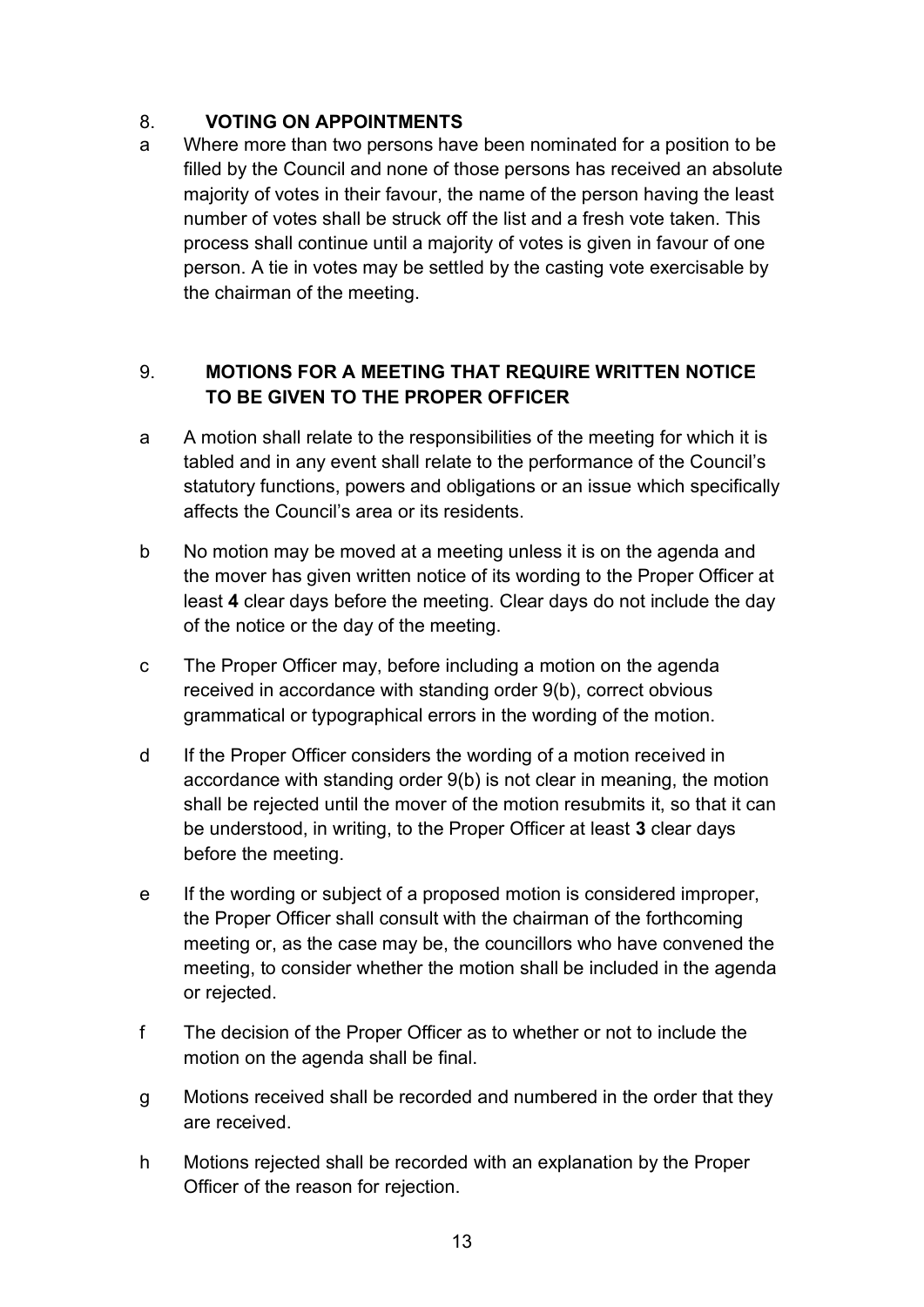# <span id="page-13-0"></span>10. **MOTIONS AT A MEETING THAT DO NOT REQUIRE WRITTEN NOTICE**

- a The following motions may be moved at a meeting without written notice to the Proper Officer:
	- i. to correct an inaccuracy in the draft minutes of a meeting;
	- ii. to move to a vote;
	- iii. to defer consideration of a motion;
	- iv. to refer a motion to a particular committee or sub-committee;
	- v. to appoint a person to preside at a meeting;
	- vi. to change the order of business on the agenda;
	- vii. to proceed to the next business on the agenda;
	- viii. to require a written report;
	- ix. to appoint a committee or sub-committee and their members;
	- x. to extend the time limits for speaking;
	- xi. to exclude the press and public from a meeting in respect of confidential or other information which is prejudicial to the public interest;
	- xii. to not hear further from a councillor or a member of the public;
	- xiii. to exclude a councillor or member of the public for disorderly conduct;
	- xiv. to temporarily suspend the meeting;
	- xv. to suspend a particular standing order (unless it reflects mandatory statutory or legal requirements);
	- xvi. to adjourn the meeting; or
	- xvii. to close the meeting.

#### <span id="page-13-1"></span>11. **MANAGEMENT OF INFORMATION**

*See also standing order 20.*

a **The Council shall have in place and keep under review, technical**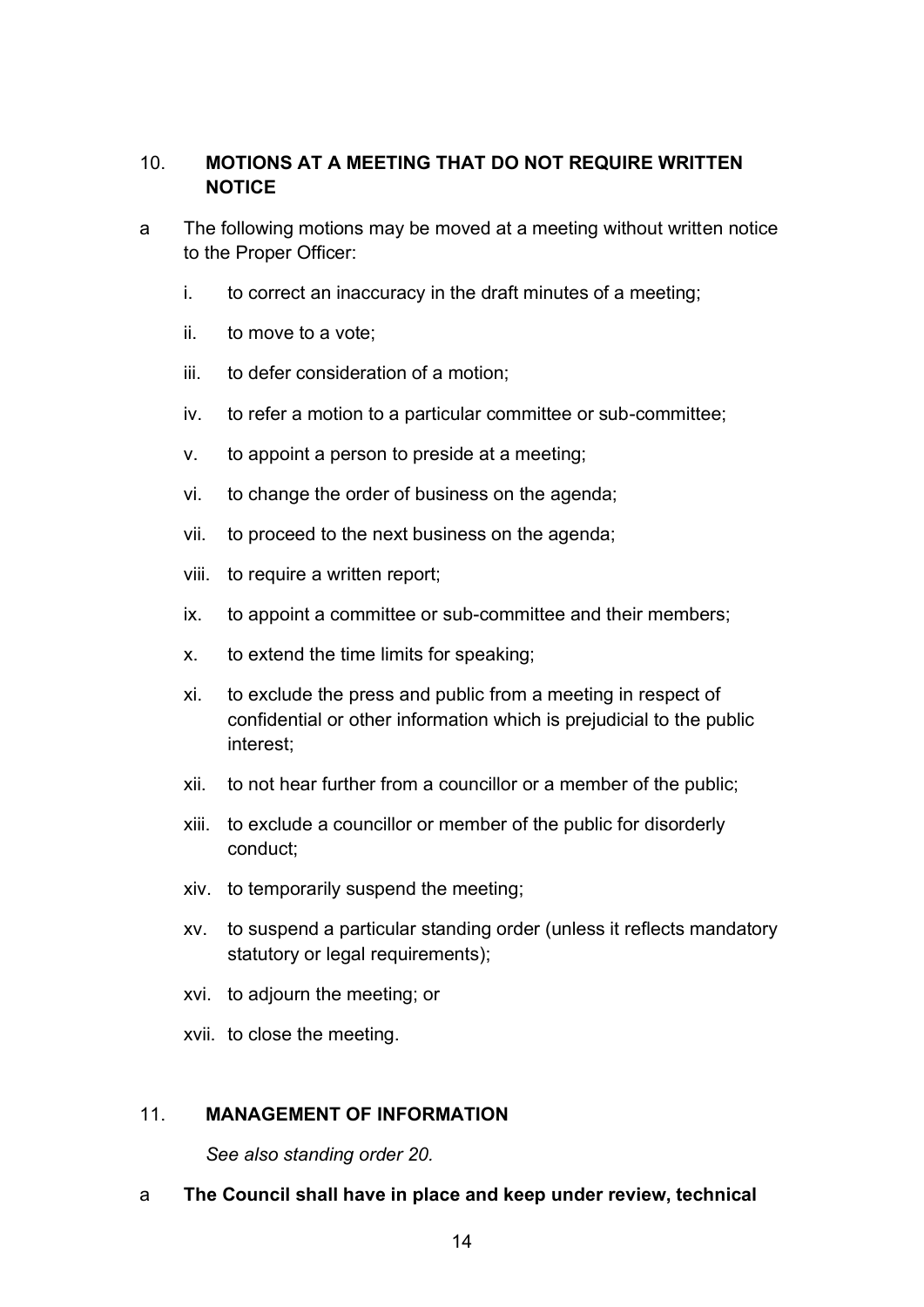**and organisational measures to keep secure information (including personal data) which it holds in paper and electronic form. Such arrangements shall include deciding who has access to personal data and encryption of personal data.**

- b **The Council shall have in place, and keep under review, policies for the retention and safe destruction of all information (including personal data) which it holds in paper and electronic form. The Council's retention policy shall confirm the period for which information (including personal data) shall be retained or if this is not possible the criteria used to determine that period (e.g. the Limitation Act 1980).**
- c **The agenda, papers that support the agenda and the minutes of a meeting shall not disclose or otherwise undermine confidential information or personal data without legal justification.**
- d **Councillors, staff, the Council's contractors and agents shall not disclose confidential information or personal data without legal justification.**

#### <span id="page-14-0"></span>12. **DRAFT MINUTES**

| <b>Full Council meetings</b> |  |
|------------------------------|--|
| Committee meetings           |  |
| Sub-committee meetings       |  |

- a If the draft minutes of a preceding meeting have been served on councillors with the agenda to attend the meeting at which they are due to be approved for accuracy, they shall be taken as read.
- b There shall be no discussion about the draft minutes of a preceding meeting except in relation to their accuracy. A motion to correct an inaccuracy in the draft minutes shall be moved in accordance with standing order 10(a)(i).
- c The accuracy of draft minutes, including any amendment(s) made to them, shall be confirmed by resolution and shall be signed by the chairman of the meeting and stand as an accurate record of the meeting to which the minutes relate.
- d If the chairman of the meeting does not consider the minutes to be an accurate record of the meeting to which they relate, he shall sign the minutes and include a paragraph in the following terms or to the same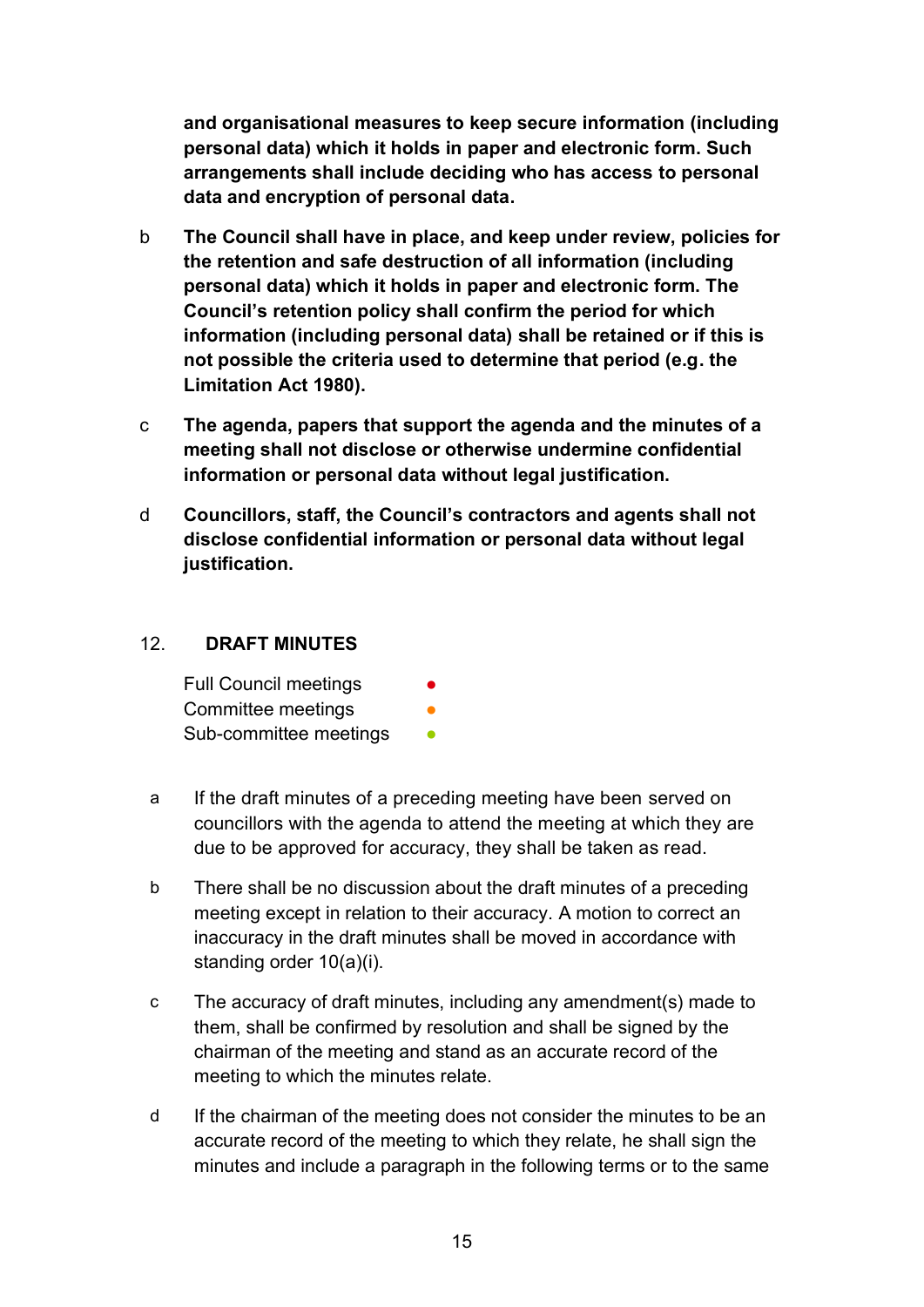effect:

●

"The chairman of this meeting does not believe that the minutes of the meeting of the ( ) held on [date] in respect of ( ) were a correct record but his view was not upheld by the meeting and the minutes are confirmed as an accurate record of the proceedings."

● e **If the Council's gross annual income or expenditure (whichever** 

● **is higher) does not exceed £25,000, it shall publish draft minutes** 

- **on a website which is publicly accessible and free of charge not later than one month after the meeting has taken place.**
	- f Subject to the publication of draft minutes in accordance with standing order 12(e) and standing order 20(a) and following a resolution which confirms the accuracy of the minutes of a meeting, the draft minutes or recordings of the meeting for which approved minutes exist shall be destroyed.

# <span id="page-15-0"></span>13. **CODE OF CONDUCT AND DISPENSATIONS**

*See also standing order 3(u).*

- a All councillors and non-councillors with voting rights shall observe the code of conduct adopted by the Council.
- b Unless he has been granted a dispensation, a councillor or noncouncillor with voting rights shall withdraw from a meeting when it is considering a matter in which he has a disclosable pecuniary interest. He may return to the meeting after it has considered the matter in which he had the interest.
- c Unless he has been granted a dispensation, a councillor or noncouncillor with voting rights shall withdraw from a meeting when it is considering a matter in which he has another interest if so required by the Council's code of conduct. He may return to the meeting after it has considered the matter in which he had the interest.
- d **Dispensation requests shall be in writing and submitted to the Proper Officer** as soon as possible before the meeting, or failing that, at the start of the meeting for which the dispensation is required.
- e A decision as to whether to grant a dispensation shall be made by the Proper Officer following consultation with the monitoring officer of Mid Sussex District Council and that decision is final.
- f A dispensation request shall confirm: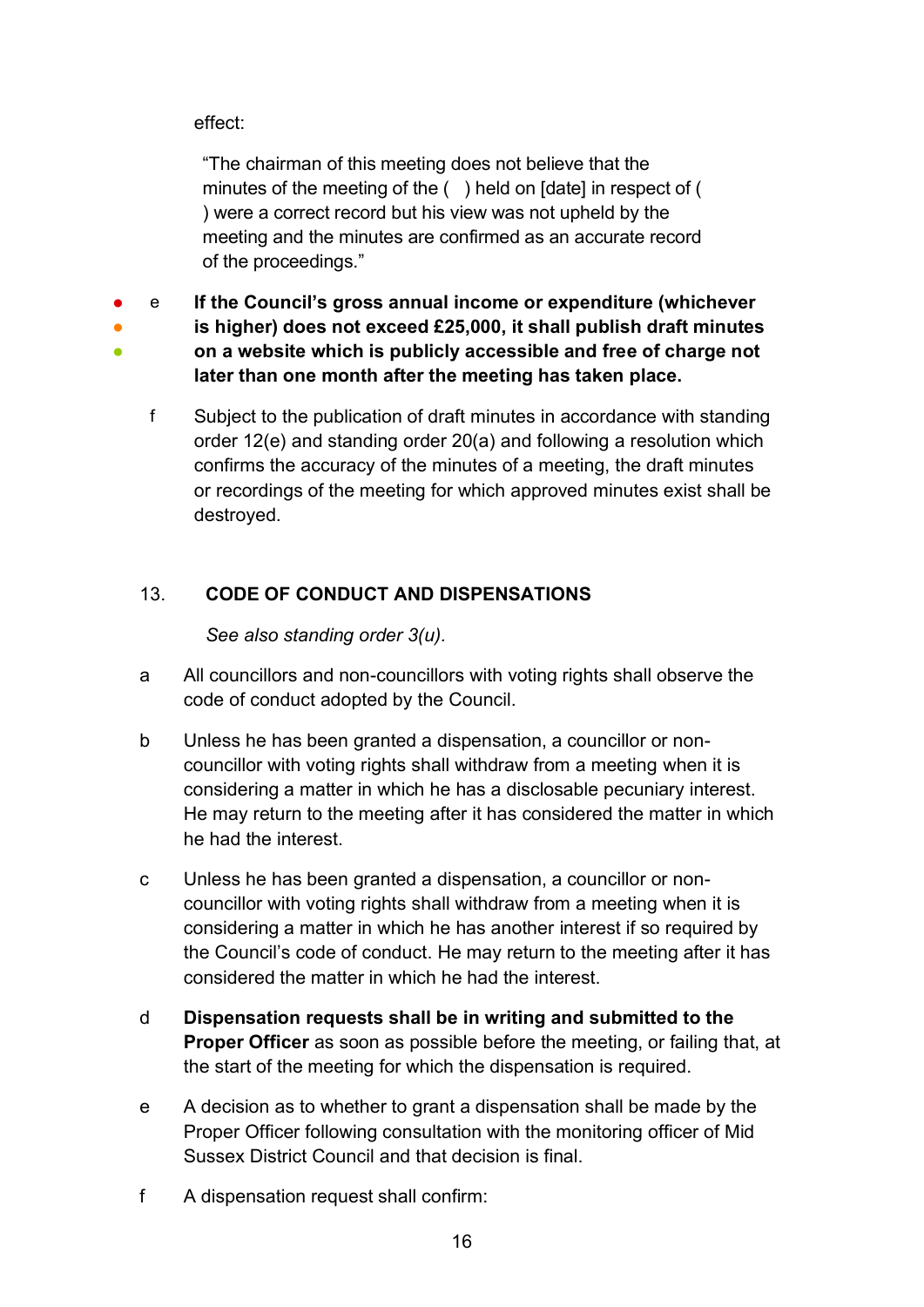- i. the description and the nature of the disclosable pecuniary interest or other interest to which the request for the dispensation relates;
- ii. whether the dispensation is required to participate at a meeting in a discussion only or a discussion and a vote;
- iii. the date of the meeting or the period (not exceeding four years) for which the dispensation is sought; and
- iv. an explanation as to why the dispensation is sought.
- g Subject to standing orders 13(d) and (f), a dispensation request shall be considered [by the Proper Officer before the meeting or, if this is not possible, at the start of the meeting for which the dispensation is required] OR [at the beginning of the meeting of the Council, or committee or subcommittee for which the dispensation is required].
- **h A dispensation may be granted in accordance with standing order 13(e) if having regard to all relevant circumstances any of the following apply:**
	- **i. without the dispensation the number of persons prohibited from participating in the particular business would be so great a proportion of the meeting transacting the business as to impede the transaction of the business;**
	- **ii. granting the dispensation is in the interests of persons living in the Council's area; or**
	- **iii. it is otherwise appropriate to grant a dispensation.**

# <span id="page-16-0"></span>14. **CODE OF CONDUCT COMPLAINTS**

- a Upon notification by the District or Unitary Council that it is dealing with a complaint that a councillor or non-councillor with voting rights has breached the Council's code of conduct, the Proper Officer shall, subject to standing order 11, report this to the Council.
- b Where the notification in standing order 14(a) relates to a complaint made by the Proper Officer, the Proper Officer shall notify the Chairman of Council of this fact, and the Chairman shall nominate another staff member to assume the duties of the Proper Officer in relation to the complaint until it has been determined and the Council has agreed what action, if any, to take in accordance with standing order 14(d).
- c The Council may: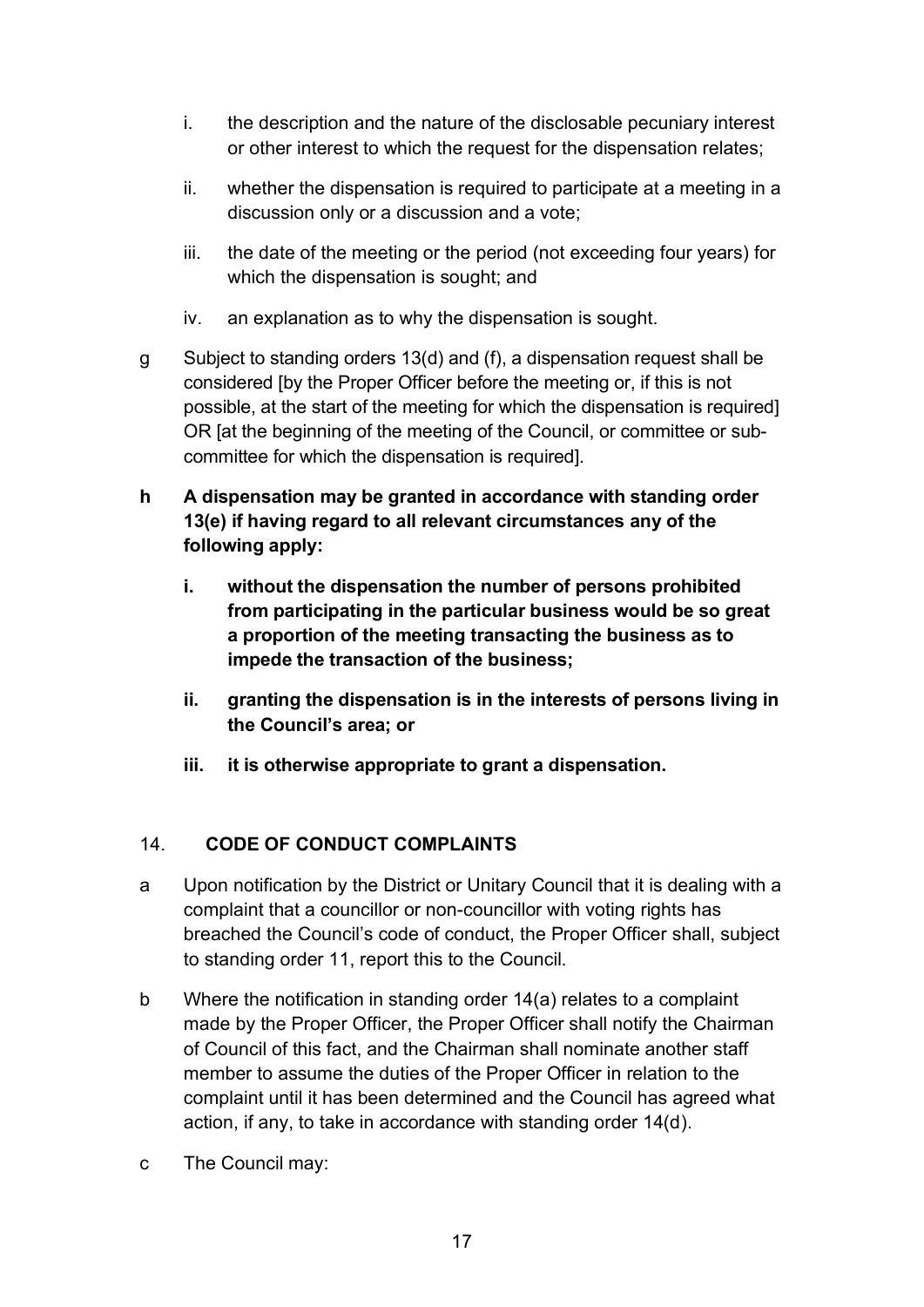- i. provide information or evidence where such disclosure is necessary to investigate the complaint or is a legal requirement;
- ii. seek information relevant to the complaint from the person or body with statutory responsibility for investigation of the matter:
- d **Upon notification by the District or Unitary Council that a councillor or non-councillor with voting rights has breached the Council's code of conduct, the Council shall consider what, if any, action to take against him. Such action excludes disqualification or suspension from office.**

#### <span id="page-17-0"></span>15. **PROPER OFFICER**

- a The Proper Officer shall be either (i) the clerk or (ii) other staff member(s) nominated by the Council to undertake the work of the Proper Officer when the Proper Officer is absent.
- b The Proper Officer shall:
	- i. **at least three clear days before a meeting of the council, a committee** or a sub-committee**,**
		- **serve on councillors by delivery or post at their residences or by email authenticated in such manner as the Proper Officer thinks fit, a signed summons confirming the time, place and the agenda (provided the councillor has consented to service by email), and**
		- **Provide, in a conspicuous place, public notice of the time, place and agenda (provided that the public notice with agenda of an extraordinary meeting of the Council convened by councillors is signed by them).**

*See standing order 3(b) for the meaning of clear days for a meeting of a full council and standing order 3(c) for the meaning of clear days for a meeting of a committee;*

- ii. subject to standing order 9, include on the agenda all motions in the order received unless a councillor has given written notice at least ( ) days before the meeting confirming his withdrawal of it;
- iii. **convene a meeting of the Council for the election of a new Chairman of the Council, occasioned by a casual vacancy in his office;**
- iv. **facilitate inspection of the minute book by local government**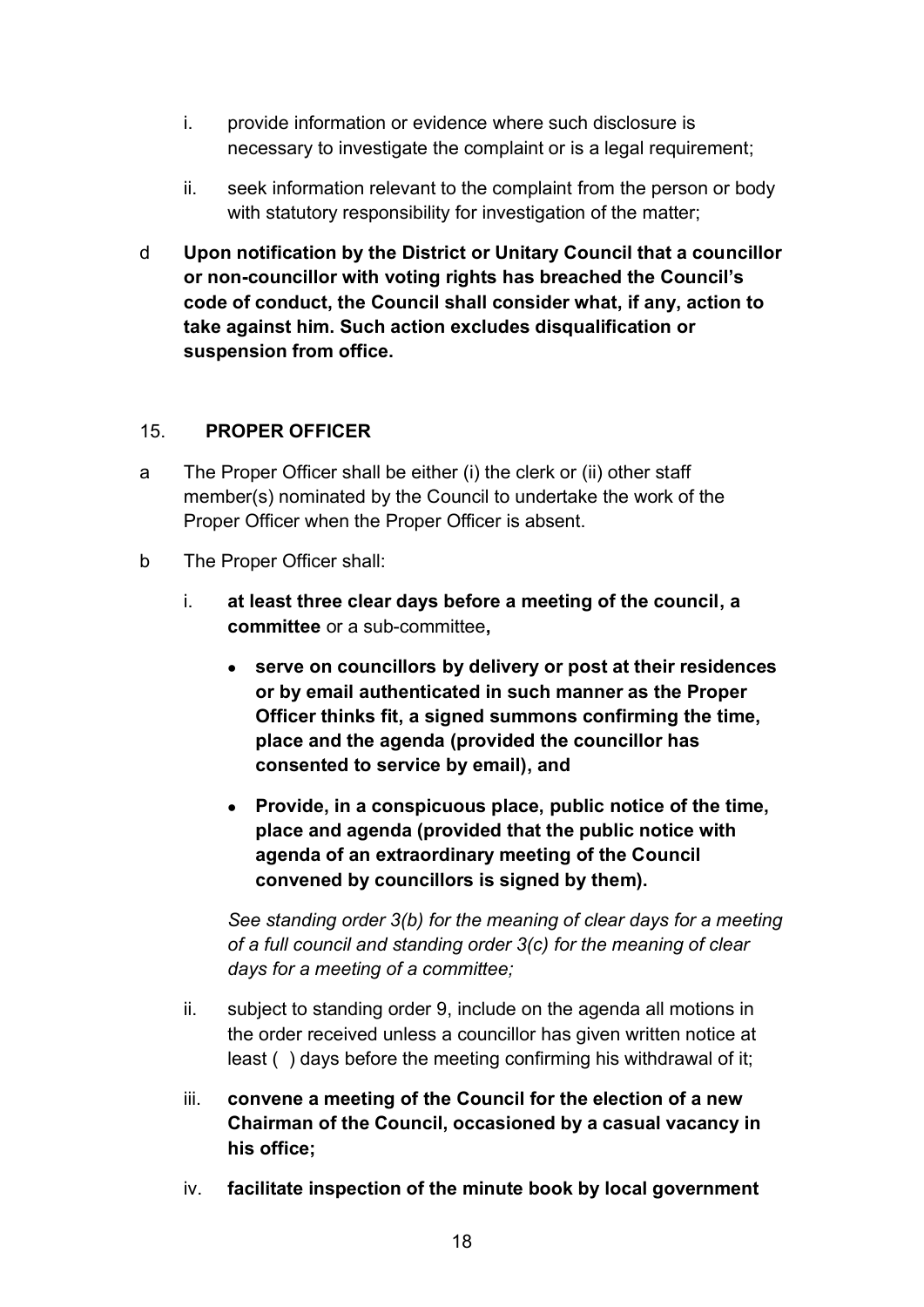#### **electors;**

#### v. **receive and retain copies of byelaws made by other local authorities;**

- vi. hold acceptance of office forms from councillors;
- vii. hold a copy of every councillor's register of interests;
- viii. assist with responding to requests made under freedom of information legislation and rights exercisable under data protection legislation, in accordance with the Council's relevant policies and procedures;
- ix. liaise, as appropriate, with the Council's Data Protection Officer;
- x. receive and send general correspondence and notices on behalf of the Council except where there is a resolution to the contrary;
- xi. assist in the organisation of, storage of, access to, security of and destruction of information held by the Council in paper and electronic form subject to the requirements of data protection and freedom of information legislation and other legitimate requirements (e.g. the Limitation Act 1980);
- xii. arrange for legal deeds to be executed; (*see also standing order 23);*
- xiii. arrange or manage the prompt authorisation, approval, and instruction regarding any payments to be made by the Council in accordance with its financial regulations;
- xiv. record every planning application notified to the Council and the Council's response to the local planning authority in a book for such purpose;
- xv. refer a planning application received by the Council to the Chairman or in his absence the Vice-Chairman (if there is one) of the Council to facilitate an extraordinary meeting if the nature of a planning application requires consideration before the next ordinary meeting of the Parish Council;
- xvi. manage access to information about the Council via the publication scheme; and
- xvii. retain custody of the seal of the Council (if there is one) which shall not be used without a resolution to that effect. (s*ee also standing order 23).*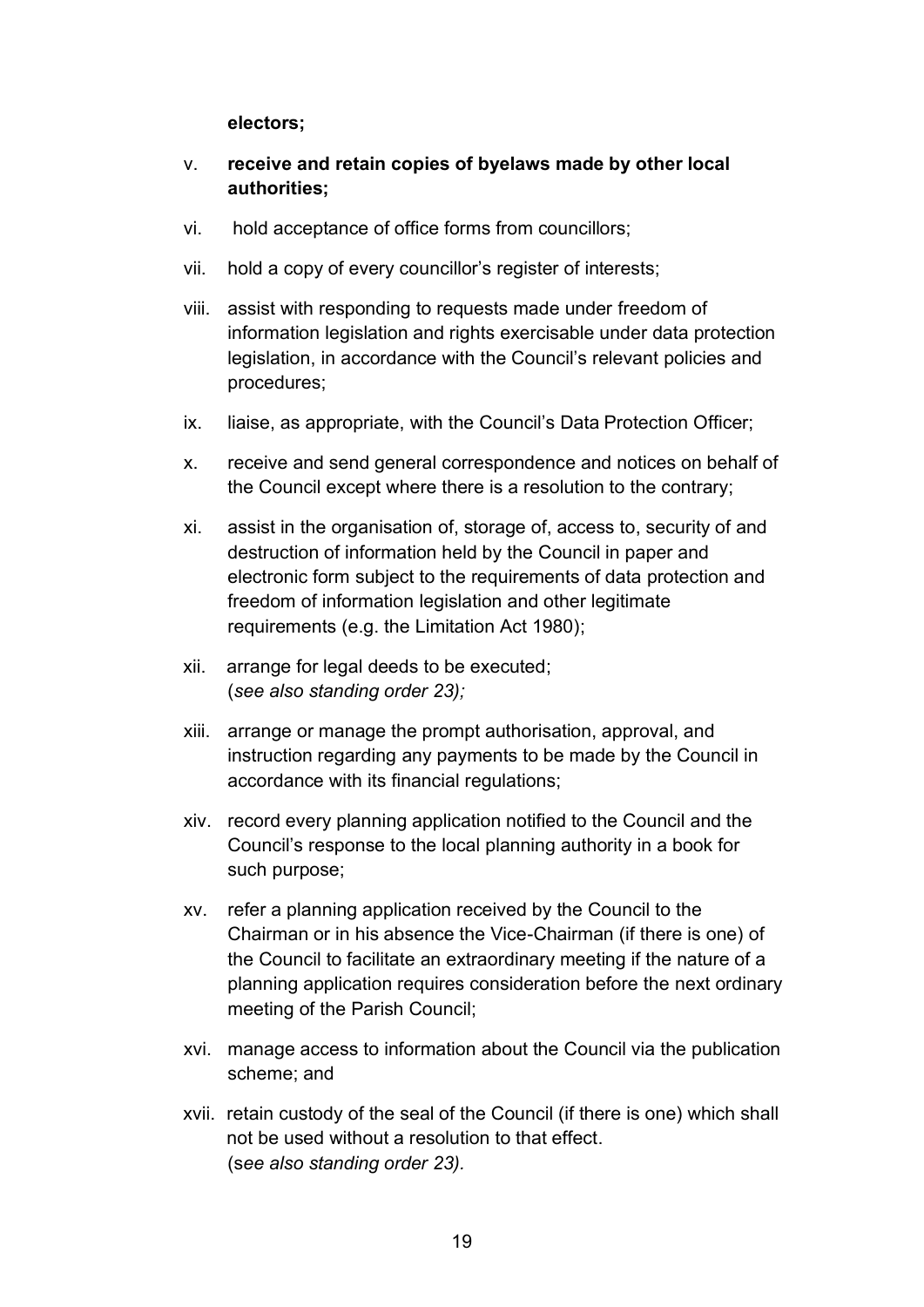# <span id="page-19-0"></span>16. **RESPONSIBLE FINANCIAL OFFICER**

a The Council shall appoint appropriate staff member(s) to undertake the work of the Responsible Financial Officer when the Responsible Financial Officer is absent.

# <span id="page-19-1"></span>17. **ACCOUNTS AND ACCOUNTING STATEMENTS**

- a "Proper practices" in standing orders refer to the most recent version of "Governance and Accountability for Local Councils – a Practitioners' Guide".
- b All payments by the Council shall be authorised, approved and paid in accordance with the law, proper practices and the Council's financial regulations.
- c The Responsible Financial Officer shall supply to each councillor as soon as practicable after 30 June, 30 September and 31 December in each year a statement which includes a comparison with the budget for the financial year and highlights any actual or potential overspends and summarises:
	- i. the Council's receipts and payments (or income and expenditure) for each quarter;
	- ii. the Council's aggregate receipts and payments (or income and expenditure) for the year to date;
	- iii. the balances held at the end of the quarter being reported and
- d As soon as possible after the financial year end at 31 March, the Responsible Financial Officer shall provide:
	- i. each councillor with a statement summarising the Council's receipts and payments (or income and expenditure) for the last quarter and the year to date for information; and
	- ii. to the Council the accounting statements for the year in the form of Section 1 of the annual governance and accountability return, as required by proper practices, for consideration and approval.
- e The year-end accounting statements shall be prepared in accordance with proper practices and apply the form of accounts determined by the Council (receipts and payments, or income and expenditure) for the year to 31 March. A completed draft annual governance and accountability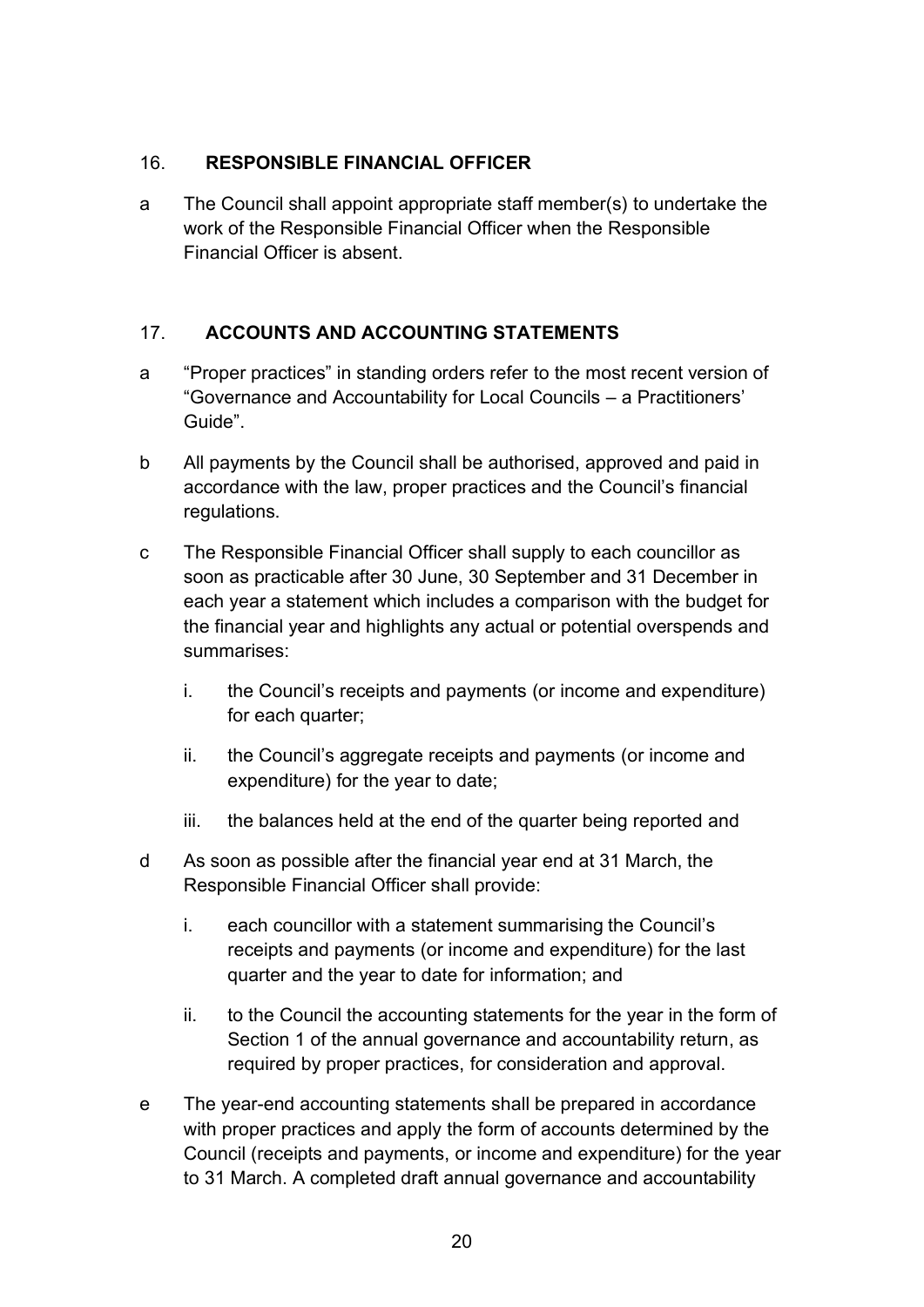return shall be presented to all councillors at least 14 days prior to anticipated approval by the Council. The annual governance and accountability return of the Council, which is subject to external audit, including the annual governance statement, shall be presented to the Council for consideration and formal approval before 30 June.

# <span id="page-20-0"></span>18. **FINANCIAL CONTROLS AND PROCUREMENT**

- a. The Council shall consider and approve financial regulations drawn up by the Responsible Financial Officer, which shall include detailed arrangements in respect of the following:
	- i. the keeping of accounting records and systems of internal controls;
	- ii. the assessment and management of financial risks faced by the Council;
	- iii. the work of the independent internal auditor in accordance with proper practices and the receipt of regular reports from the internal auditor, which shall be required at least annually;
	- iv. the inspection and copying by councillors and local electors of the Council's accounts and/or orders of payments; and
	- v. whether contracts with an estimated value below **£25,000** due to special circumstances are exempt from a tendering process or procurement exercise.
- b. Financial regulations shall be reviewed regularly and at least annually for fitness of purpose.
- c. **A public contract regulated by the Public Contracts Regulations 2015 with an estimated value in excess of £25,000 but less than the relevant thresholds referred to in standing order 18(f) is subject to the "light touch" arrangements under Regulations 109-114 of the Public Contracts Regulations 2015 unless it proposes to use an existing list of approved suppliers (framework agreement).**
- d. Subject to additional requirements in the financial regulations of the Council, the tender process for contracts for the supply of goods, materials, services or the execution of works with an estimated value of more than £25,000 shall include, as a minimum, the following steps:
	- i. a specification for the goods, materials, services or the execution of works shall be drawn up;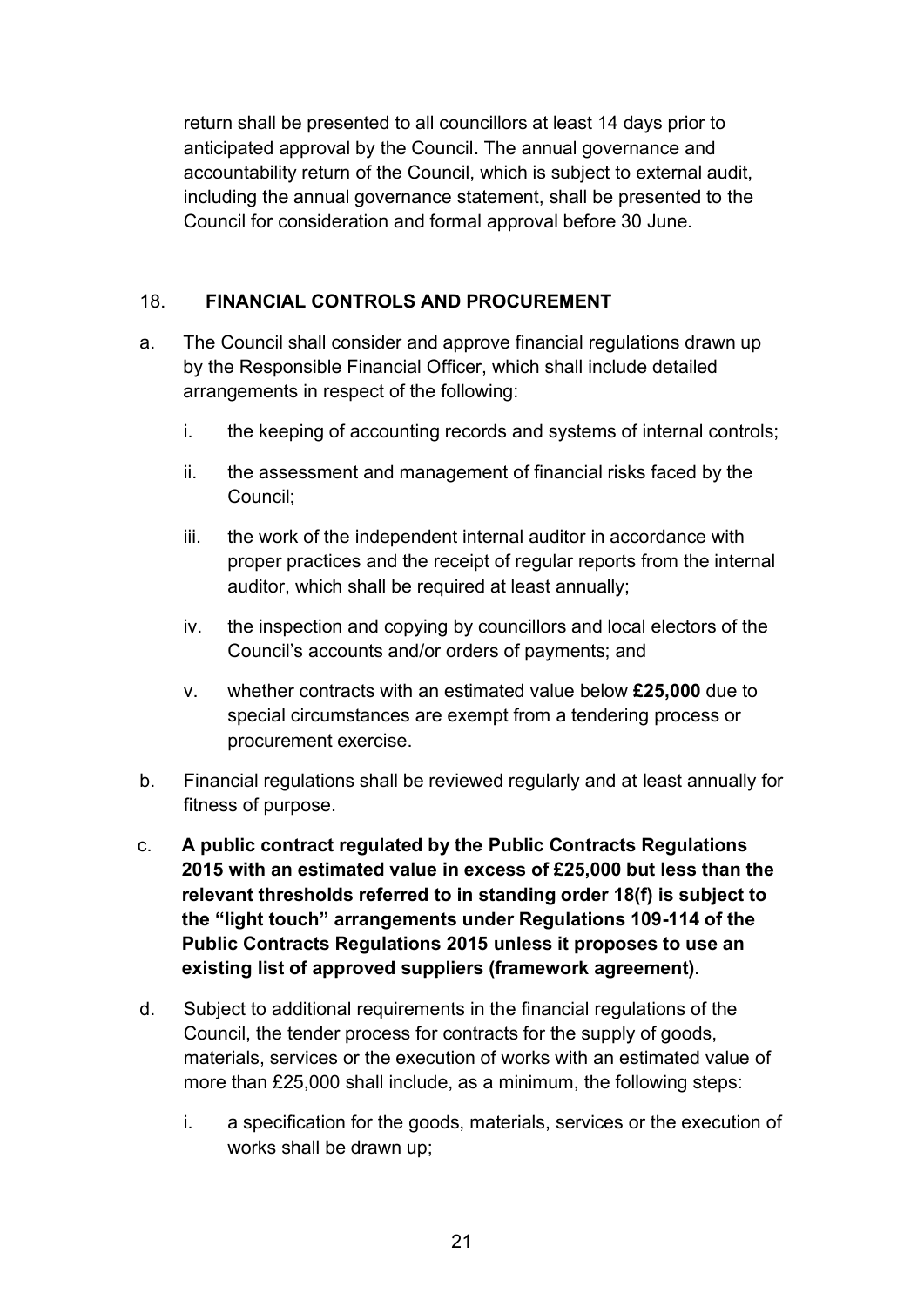- ii. an invitation to tender shall be drawn up to confirm (i) the Council's specification (ii) the time, date and address for the submission of tenders (iii) the date of the Council's written response to the tender and (iv) the prohibition on prospective contractors contacting councillors or staff to encourage or support their tender outside the prescribed process;
- iii. the invitation to tender shall be advertised in a local newspaper and in any other manner that is appropriate;
- iv. tenders are to be submitted in writing in a sealed marked envelope addressed to the Proper Officer;
- v. tenders shall be opened by the Proper Officer in the presence of at least one councillor after the deadline for submission of tenders has passed;
- vi. tenders are to be reported to and considered by the appropriate meeting of the Council or a committee or sub-committee with delegated responsibility.
- e. Neither the Council, nor a committee or a sub-committee with delegated responsibility for considering tenders, is bound to accept the lowest value tender.
- f. **Where the value of a contract is likely to exceed the threshold specified by the Office of Government Commerce from time to time, the Council must consider whether the Public Contracts Regulations 2015 or the Utilities Contracts Regulations 2016 apply to the contract and, if either of those Regulations apply, the Council must comply with procurement rules. NALC's procurement guidance contains further details.**

#### <span id="page-21-0"></span>19. **HANDLING STAFF MATTERS**

- a A matter personal to a member of staff that is being considered by a meeting of Council is subject to standing order 11.
- b Subject to the Council's policy regarding absences from work, the Council's most senior member of staff shall notify the chairman of Councillor, if he is not available, the vice-chairman (if there is one) of the Councilof absence occasioned by illness or other reason and that person shall report such absence to Council at its next meeting.
- c Two members of the Council shall upon a resolution conduct a review of the performance and annual appraisal of the work of the Proper Officer.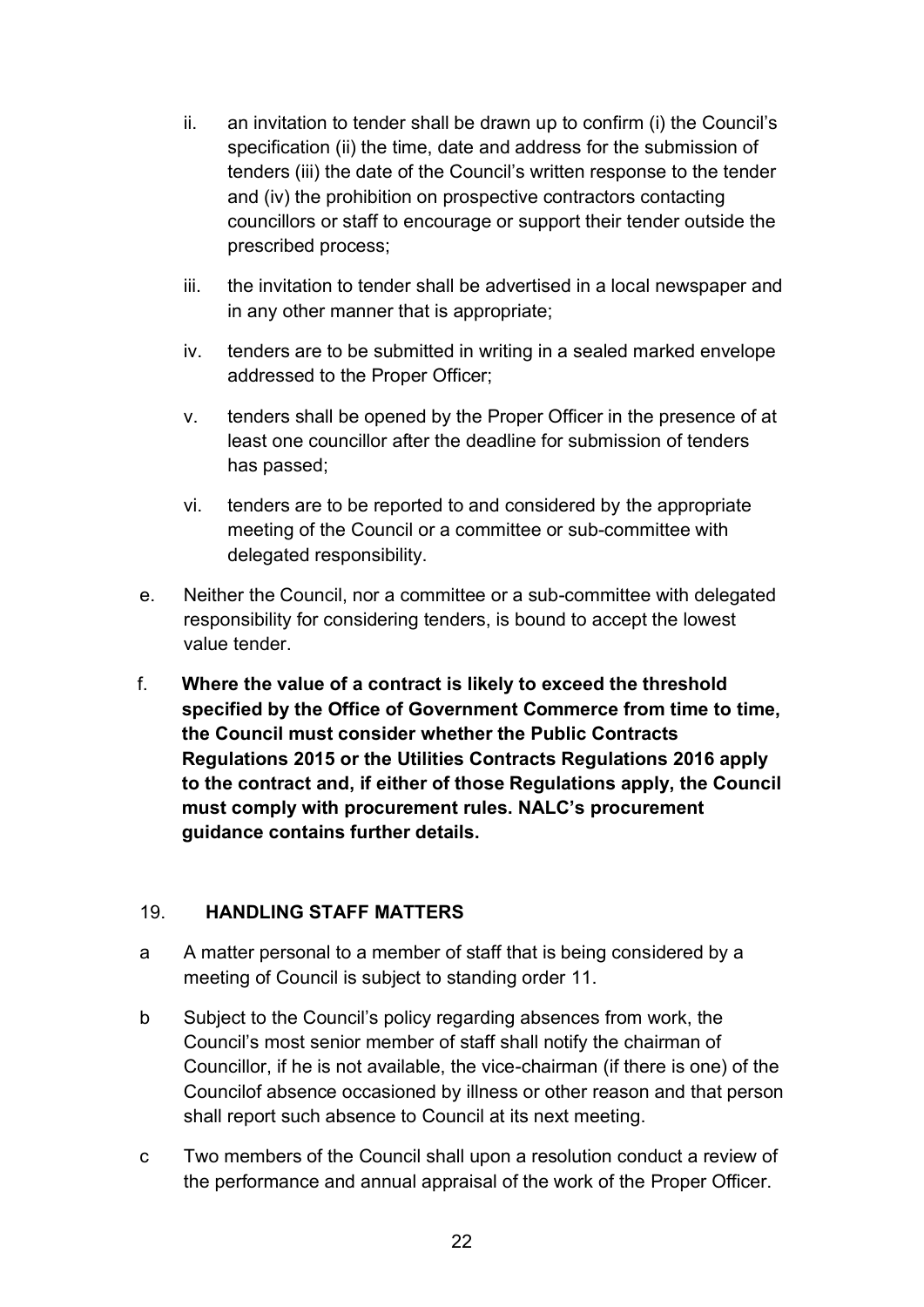The reviews and appraisal shall be reported in writing and are subject to approval by resolution by the Council.

- d Subject to the Council's policy regarding the handling of grievance matters, the Council's most senior member of staff (or other members of staff) shall contact the chairman of Council or in his absence, the vicechairman of the Council in respect of an informal or formal grievance matter, and this matter shall be reported back and progressed by resolution of the Council.
- e Subject to the Council's policy regarding the handling of grievance matters, if an informal or formal grievance matter raised by the Proper Officer relates to the chairman or vice-chairman of Council this shall be communicated to another member of Council, which shall be reported back and progressed by resolution of the Council.
- f Any persons responsible for all or part of the management of staff shall treat as confidential the written records of all meetings relating to their performance, capabilities, grievance or disciplinary matters.
- g In accordance with standing order 11(a), persons with line management responsibilities shall have access to staff records referred to in standing order 19(f).

#### <span id="page-22-0"></span>20. **RESPONSIBILITIES TO PROVIDE INFORMATION**

*See also standing order 21.*

- a **In accordance with freedom of information legislation, the Council shall publish information in accordance with its publication scheme and respond to requests for information held by the Council.**
- b. [*If gross annual income or expenditure (whichever is higher) does not exceed £25,000*] **The Council shall publish information in accordance with the requirements of the Smaller Authorities (Transparency Requirements) (England) Regulations 2015.**
- <span id="page-22-1"></span>21. **RESPONSIBILITIES UNDER DATA PROTECTION LEGISLATION**  (Below is not an exclusive list).

*See also standing order 11.*

a **The Council shall appoint a Data Protection Officer.**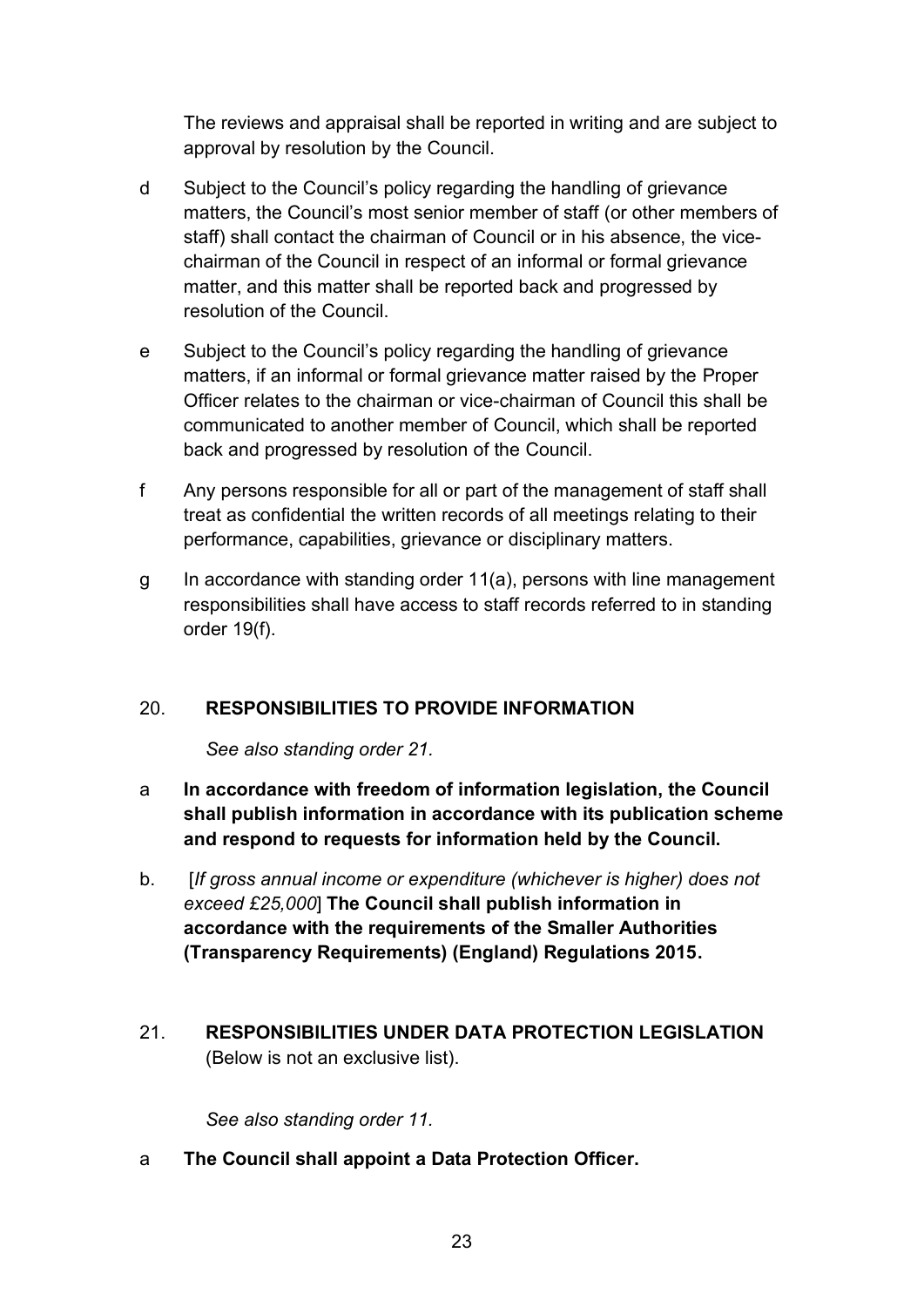- b **The Council shall have policies and procedures in place to respond to an individual exercising statutory rights concerning his personal data.**
- c **The Council shall have a written policy in place for responding to and managing a personal data breach.**
- d **The Council shall keep a record of all personal data breaches comprising the facts relating to the personal data breach, its effects and the remedial action taken.**
- e **The Council shall ensure that information communicated in its privacy notice(s) is in an easily accessible and available form and kept up to date.**
- f **The Council shall maintain a written record of its processing activities.**

# <span id="page-23-0"></span>22. **RELATIONS WITH THE PRESS/MEDIA**

a Requests from the press or other media for an oral or written comment or statement from the Council, its councillors or staff shall be handled in accordance with the Council's policy in respect of dealing with the press and/or other media.

# <span id="page-23-1"></span>23. **EXECUTION AND SEALING OF LEGAL DEEDS**

*See also standing orders 15(b)(xii) and (xvii).*

- a A legal deed shall not be executed on behalf of the Council unless authorised by a resolution.
- b **Subject to standing order 23(a), any two councillors may sign, on behalf of the Council, any deed required by law and the Proper Officer shall witness their signatures.**

*The above is applicable to a Council without a common seal.*

# <span id="page-23-2"></span>24. **COMMUNICATING WITH DISTRICT AND COUNTY OR UNITARY COUNCILLORS**

a An invitation to attend a meeting of the Council shall be sent, together with the agenda, to the ward councillor(s) of the District and County Council representing the area of the Council.